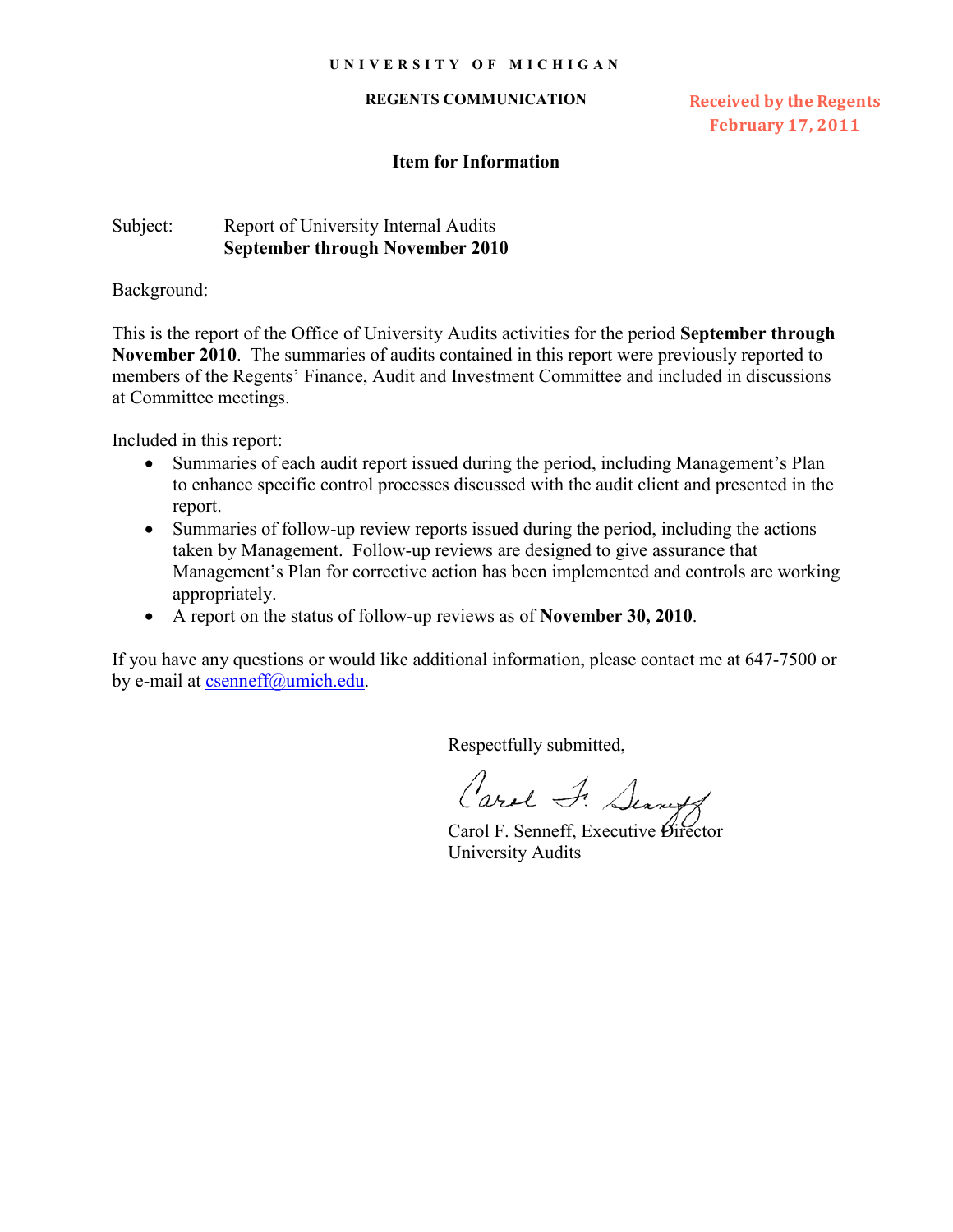## **ORIGINAL REPORTS**

## **Campus**

University of Michigan-Flint Genesee Early College Program Report issued October 1, 2010

#2010-114

In 2006, Michigan Governor Jennifer Granholm and the Michigan Department of Education unveiled grants that would allow high school students the opportunity to pursue careers in health professions in a collegiate environment. The following year, UM-Flint partnered with the Genesee Intermediate School District (GISD), a regional service agency that supports students and schools in Genesee County's twenty-one school districts, to establish the Genesee Early College program (GEC) as a recipient of the State's grants. UM-Flint provides financial, academic, and administrative support for GEC students.

The GEC is a five-year program (grades nine through thirteen). In grades nine and ten, students take classes from GEC teachers in dedicated GEC classrooms on UM-Flint's campus. Starting in the eleventh grade, students enroll in general UM-Flint courses, intermingled with the regular student population. Upon completion of the program students will have not only their high school diploma, but up to 60 college credits. GEC is managed by the GISD Superintendent and a Principal, assigned by GISD. A K-12 Coordinator, located in UM-Flint's Office of the Associate Provost and Graduate Programs, serves as the liaison between the GEC and UM-Flint.

The GEC program is now in its third year and has graduated 38 of the original 39 eleventh graders who started the program. Each year the GEC has expanded enrollment to additional grade levels and is now enrolling ninth graders. Capacity for the program has been established at a maximum of 80 students in each grade level.

The purpose of this audit was to evaluate UM-Flint's processes that support the GEC program. Specifically, the review of the GEC included:

- Access to UM information systems and technology
- Student safety
- Admissions and enrollment to UM-Flint for GEC students
- Legal obligations
- Program metrics and reporting
- Financial oversight

## **Risk and Control Discussion:**

- 1. Updating Formal/Informal Agreements There is no approved agreement documenting the partnership between UM-Flint and the GISD; the agreement is still in draft form. Certain provisions were omitted or may have changed. For example,
	- The draft agreement states the GEC will not receive keys for UM facilities, but the Associate Provost now authorizes key access for the GEC classrooms in the William White building.
	- There is no clear definition of the "underserved" qualifier for GEC enrollment.
	- There is no requirement for consultation from both the GISD and UM-Flint on any  $\bullet$ proposed modifications to GEC procedures.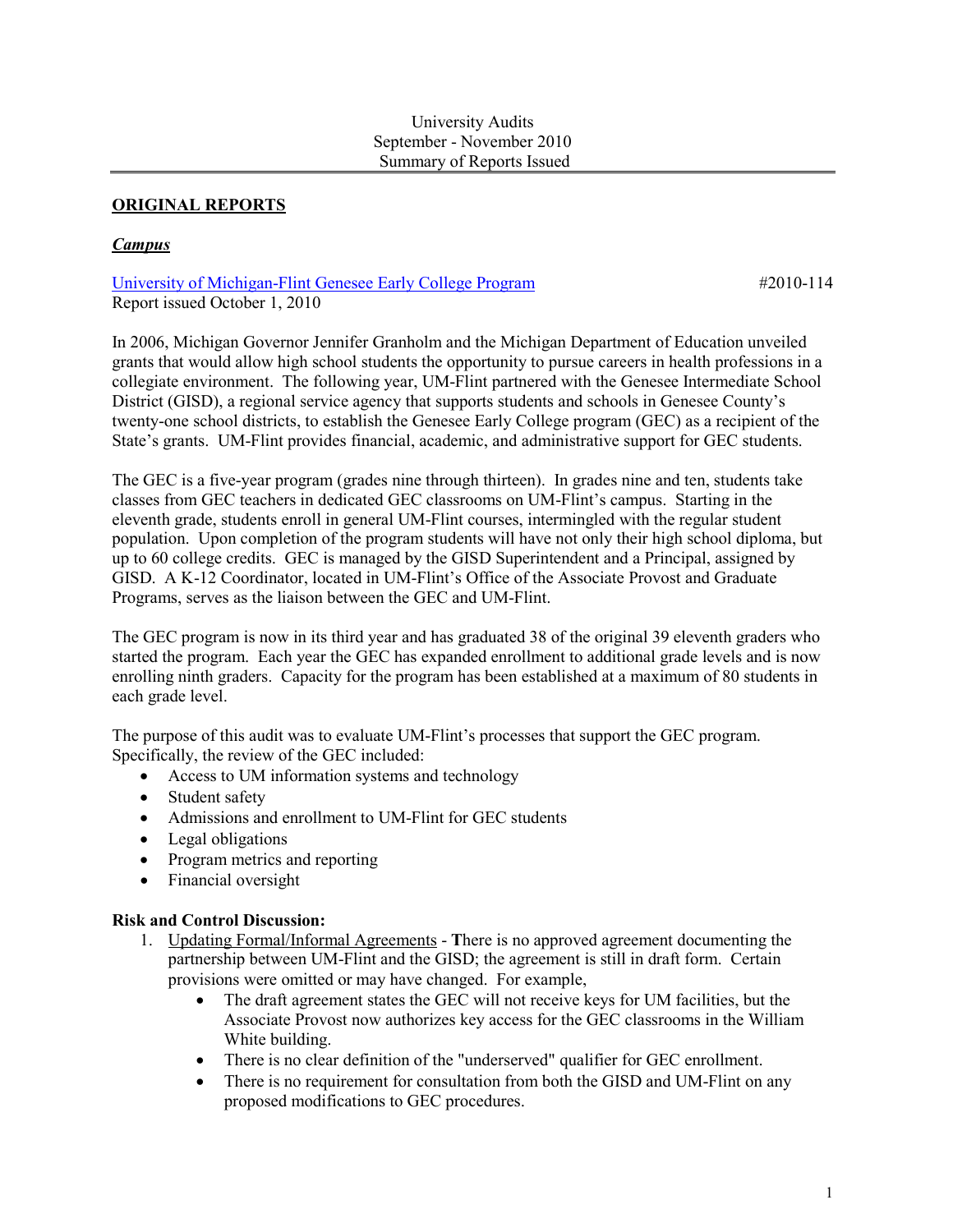- There is no provision allowing both parties to review any advertisements regarding the GEC program prior to print and distribution.
- The roles and responsibilities of the GEC Advisory Board are not documented.  $\bullet$

Management Plan - The K-12 Coordinator will oversee creation of additional language and/or attachments for inclusion in the agreement. These will describe duties or responsibilities of the parties in specified areas not addressed in the draft agreement:

- Coordination of advising roles The Advising Director will convene a meeting to include GEC personnel for the purpose of creating an advising flowchart for GEC students.
- $\bullet$ Management of UM-Flint student employees assigned to GEC - An Administrative Specialist within the Associate Provost's Office will work with the GEC to develop a flowchart describing responsibilities and time frames.
- $\bullet$ Mutual right to preview documents - Management has prepared language for the agreement that describes the rights of both parties to preview any GEC documents for clarity and factual accuracy. The language has been approved by the Associate Provost and the GEC Principal and inserted into the draft agreement.
- GEC will be responsible for issuing and collecting UM-keys through management of  $\bullet$ their employee turnover (UM-Flint DPS tracks keys issued to GEC, but not individuals).

The updated agreement will be forwarded to the Office of the General Counsel for review prior to obtaining signatures from UM-Flint and GISD officials. In addition, the Associate Provost and the GISD Superintendent met mid-September. As part of this meeting, a process for systematic communication and review of the quality of the program between the GISD and UM-Flint's top leadership will be discussed.

2. Reportable Data and Metrics - Employees from both GISD and UM-Flint have expressed satisfaction with the GEC program and believe it is achieving the original partnership's goals. However, there is a need for reporting that validates these achievements.

**Management Plan -** The K-12 Coordinator will facilitate a series of meetings to identify required or desired data needs and develop a long-range plan for data maintenance and analysis. These meetings will include appropriate representation from the GISD, the GEC, and relevant UM-Flint offices and academic divisions. As an outcome of these sessions, a leadership team (including representation from GISD and UM-Flint) will be identified and empowered to study various options, identify cost implications, and develop a feasible plan of action. This leadership team will work in consultation with pertinent advisory boards and administrators. In addition to considering local data analysis options, the leadership team will explore data analysis services available via the Middle College National Consortium, and determine what role that organization might play in GEC data analysis. The leadership team will submit a draft of the final proposed plan, including cost implications, to the Provost and GISD superintendent or designees for approval.

- 3. Information Technology Management
	- 3.1 Approval for UM Access Non-UM employees have been given access to Banner, the University's system for student records management. UM-Flint's Associate Provost originally approved access specifically for one GEC employee to facilitate the process of adding and removing registration holds on GEC student accounts. These holds freeze a student's account to ensure students do not enroll in non-GEC approved courses and must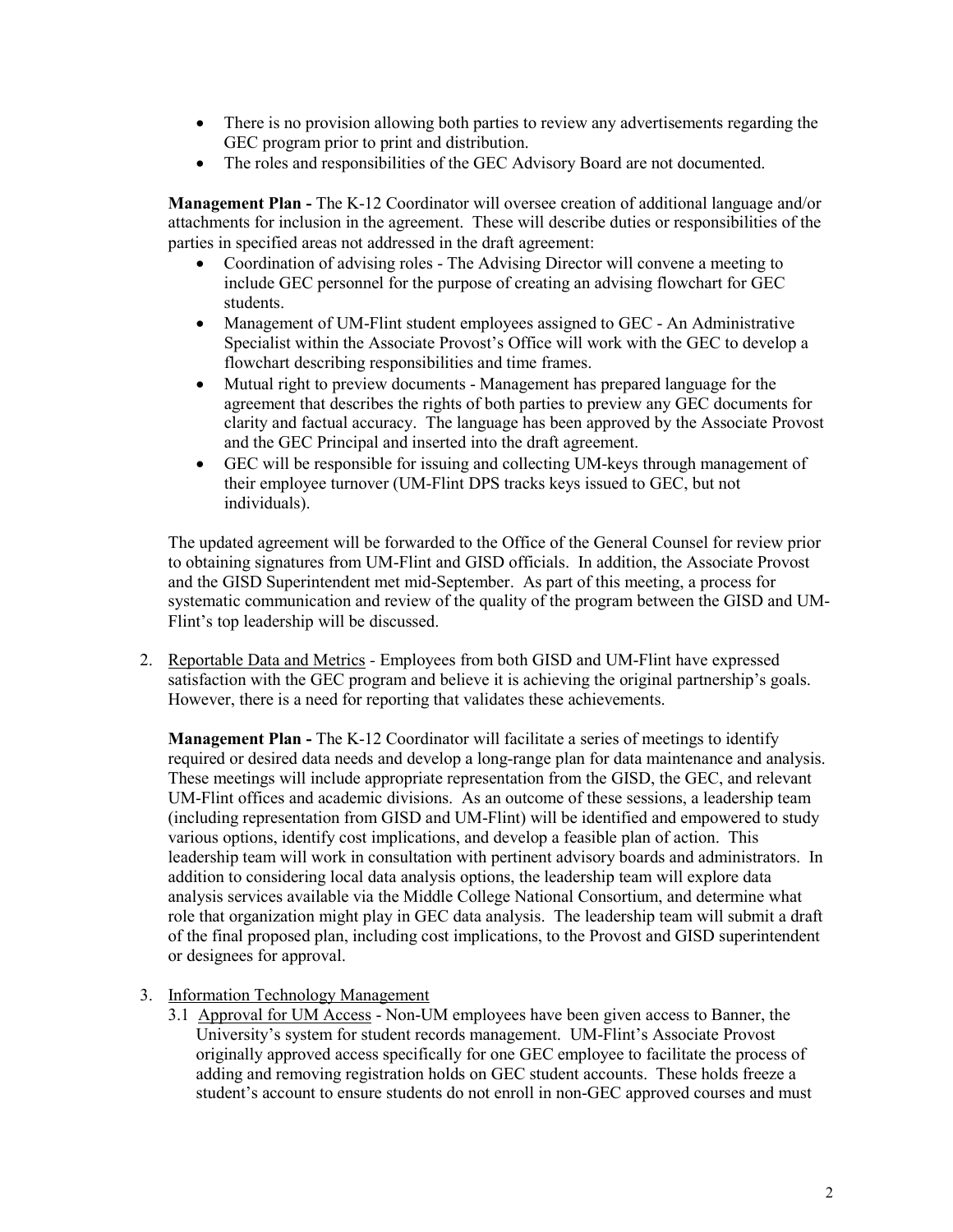be lifted and re-added during each semester's registration process. When UM-Flint ITS received approval to give this access, they created a GEC department classification within the Online Access Request System and listed the GEC Principal as the department head. Using that authorization, the Principal approved Banner access for two other GEC employees. Only UM employees should authorize access to UM systems.

In addition, one employee was given access to Banner as a secondary back-up and has not yet needed to use that access. This suggests access may be unnecessary.

**Management Plan** - The ITS Director has changed the department head within the access request system. The Associate Provost is now designated, for ITS purposes, as the department head of GEC.

Management will review all GEC employees with Banner access; the secretary's access to Banner will be evaluated. The UM-Flint Advising Office will be contacted to determine if they would be a feasible back-up for modifying student holds.

3.2 Monitoring Banner Activity - Some GEC employees have been given access to student records in Banner, which was approved by the Associate Provost. Nevertheless, it is unusual for an external organization to have this type of access. An increased monitoring of GEC employees' activity within Banner would provide assurance that access is used only as intended.

UM-Flint ITS can activate a detailed audit log for each GEC employee with Banner access. This log will capture all records accessed by the GEC employees and can be e-mailed to the Provost's Office or designee.

**Management Plan - ITS will be requested to enable Banner tracking for GEC employees** and provide audit logs at three-month intervals. The Associate Provost will review the log to ensure appropriate use of Banner, and will sign and date the report as evidence of the control. The logs will be stored in the Office of the Associate Provost.

3.3 Access to ITS Computer Lab - GEC was issued a sub-master key for their classrooms in the William White building. This sub-master also opens two doors to an ITS-managed student computer lab, located near the GEC classrooms. There is no business purpose for GEC administrators to have access to this lab.

**Management Plan - A DPS** administrator will issue a work order to eliminate GEC access to the computer lab in question. At the same time, a new key will be issued that will open the principal's office only, in order to have the work order address all key-related GEC requests.

Auditor's Note: GEC administrators were unaware their key could open the ITS lab. The discovery was made by verifying key codes with DPS for the keys issued to GEC.

3.4 GEC Access to Student Passwords - GEC administrators collect their students' passwords for the Student Information System (SIS). SIS is a UM system used by students to monitor their academic progress, including registration and enrollment, transcripts, and current course syllabi. GEC administrators keep these passwords for access to student records during the students' advising appointments as a precautionary measure, in case the students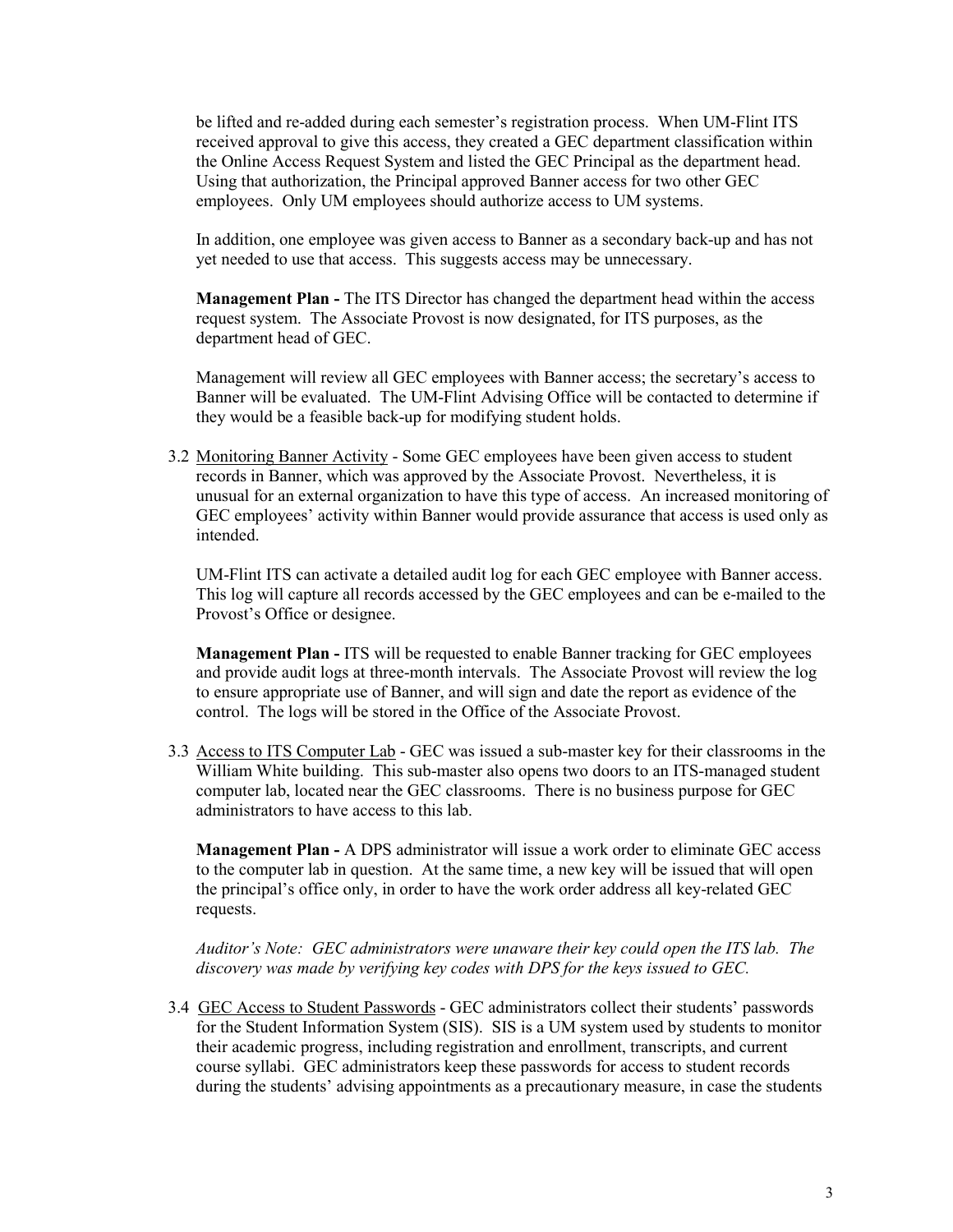forget their password. Sharing of passwords is against the UM-Flint IT access policy and a violation of UM's Student Rights and Responsibilities.

**Management Plan - UM-Flint and GEC officials recently outlined a process by which** forgetful GEC students can quickly establish a new PIN without the need to postpone a scheduled counseling/advising session in order to report in person to ITS. A more detailed description will be prepared by UM-Flint and forwarded to GEC. There is an additional option being considered; whereby a student can authorize access by others to specific sections of SIS. UM-Flint officials will verify with ITS how this access can be granted. Both solutions will be reviewed by the K-12 Coordinator, in concert with GEC representatives, to determine the ultimate resolution.

Auditor's Note: GEC administrators were shredding stored passwords at the end of each academic year.

3.5 GEC Sign-off on Access and Compliance Form - As non-UM employees, GEC employees with access to UM systems are less likely to be aware of changes to UM's IT security policies or other UM security best practices. This may increase the risks of inadvertent disclosure of sensitive information. Any GEC employee with access to UM systems should review and sign UM-Flint's IT Access and Compliance Form, annually. The forms can be maintained in the Provost's Office or other designated area.

**Management Plan - GEC** leadership has reviewed the IT security policy and agreed this would not impose an administrative burden. Each September, a list of GEC employees will be provided to the Associate Provost's Office. An administrator will prepare a personalized copy of the security policy form and forward them to GEC. Signed forms will be returned for filing in the Associate Provost's Office.

- 4. Employment Controls for Student Temporary Employees The GEC and UM-Flint share supervisory tasks for UM-Flint student employees working as GEC tutors. University Audits reviewed the employment process and noted the following:
	- The GEC has been delegated the responsibility to collect timesheets for the student  $\bullet$ employees; however the actual timesheets are not retained. An administrator in the Associate Provost's Office receives a summarized spreadsheet to enter the student employees' time into M-Pathways. The spreadsheet is also used to reconcile the Gross Pay Register by an accountant in the Provost's Office.
	- SPG Section 201.24. *Employment of Students*, requires that an applicant's student status  $\bullet$ be verified before offering student employment. Currently, no one is verifying the enrollment status for student employees working as GEC tutors.

**Management Plan** - The GEC will send original signed timesheets to the Associate Provost's Office via interdepartmental mail. If signed timesheets are unable to be delivered timely, the office will accept faxed copies of signed timesheets and the originals will then be mailed. The original timesheets will be retained in compliance with University policy.

An administrator in the Associate Provost's Office will verify the enrollment status of proposed student tutors during the hiring process each fall. Enrollment status will be re-verified at the beginning of the winter semester.

These procedures will be included in the flowcharts used to document GEC processes.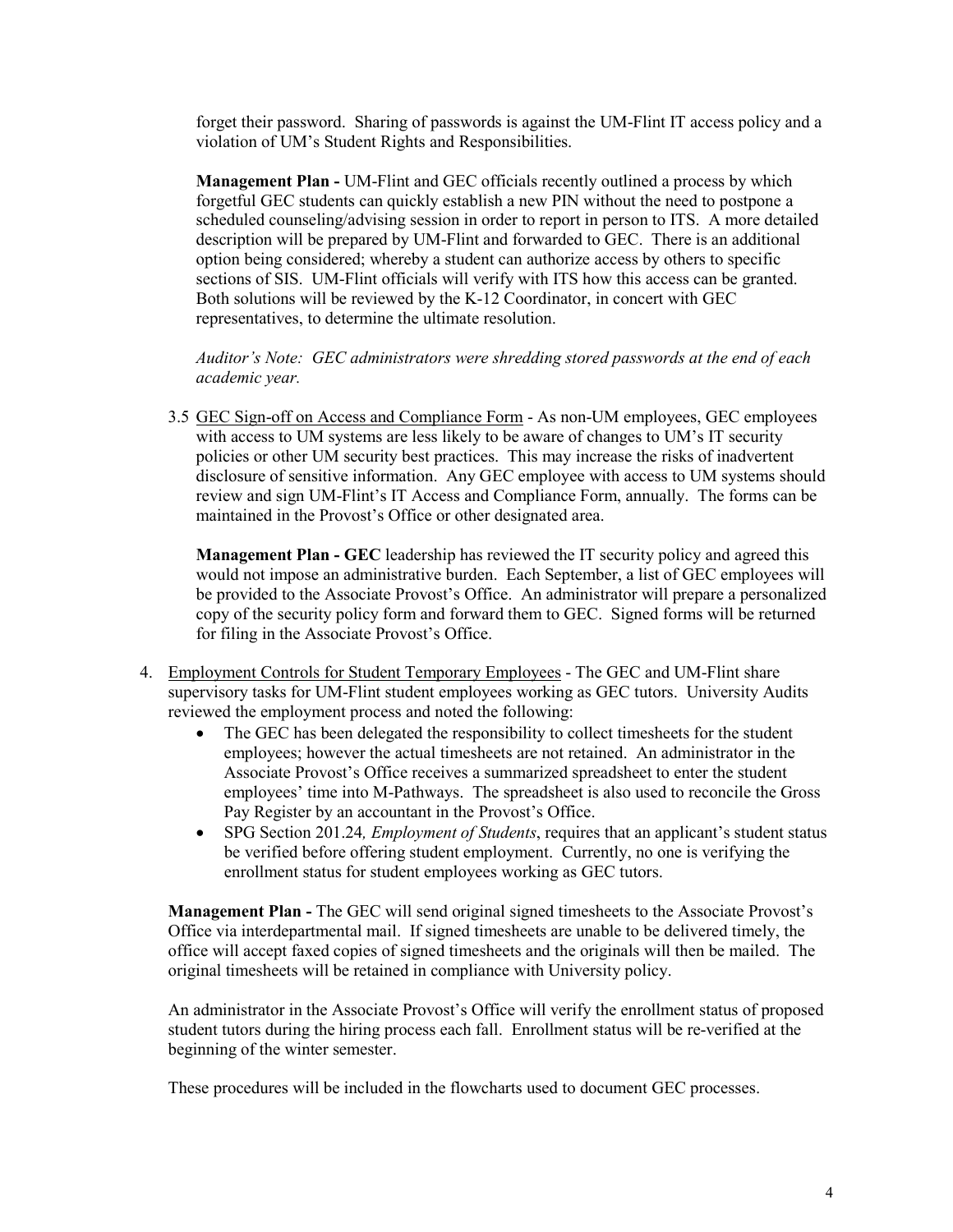5. University Obligations for K-12 Students - There are many state and federal laws that apply to K-12 educators, but possibly not to higher education institutions (e.g., criminal background checks for educators). It is critical that administrators at UM-Flint have a clear understanding of any legal obligations that pertain to the education of GEC high school students. It is important that UM-Flint seek guidance from the Office of the General Counsel regarding responsibilities and restrictions under federal and state K-12 laws, and determine if any additional safeguards or legal measures should be taken.

**Management Plan** - The Associate Provost will contact the Office of the General Counsel to discuss dual-enrolled students and how best to mitigate related risks.

The Genesee Early College (GEC) program, a collaboration between the University of Michigan-Flint and the Genesee Intermediate School District, was designed as an alternative high school that would encourage students to pursue careers in medical fields. GEC caters to students who are not currently well-served in their home district, either due to economic or social restraints.

As the program is growing in enrollment, this is an opportune time to evaluate the partnership. Clarifying some aspects of the arrangement, in addition to documenting routine business procedures, will allow both UM-Flint and the GISD to have a clear understanding of their roles and responsibilities. University Audits will evaluate the status of these procedures during a follow-up review, scheduled for the third quarter of fiscal year 2011.

Division of Research Development and Administration Export Controls Compliance #2010-402 Report issued October 21, 2010

## **Background on Export Controls**

Export controls are federal laws that regulate the export of strategically important technology, services, and information. These regulations were instituted for reasons of United States foreign policy, national security, anti-terrorism, and non-proliferation. Export control rules have existed for decades, but the level of awareness and federal regulatory focus has increased since September 2001. The emergence of intensified technological development programs in countries that are not traditional United States allies has also increased public awareness.

The term "export" applies not only to the shipping or hand carrying of materials, products, or funds to overseas locations, but also to the transmission of technological knowledge, information, data, or computer software to foreign nationals. A foreign national is defined as any person who is not a lawful citizen or permanent resident of the United States, any foreign corporation or other entity or group that is not incorporated or organized to do business in the United States, and any foreign government. Transmission of items or information to foreign nationals on U.S. soil is also deemed to be an export.

#### **Regulatory Framework**

There are three primary sets of export control regulations:

*International Traffic in Arms Regulations (ITAR)<sup>1</sup>.* ITAR is administered by the Department of State and controls the export of defense articles, defense services, and related technical data listed on the United States Munitions List. Military technology includes weapons, explosives, chemical and biological agents, military vehicles, missiles, aircrafts, and associated equipment, and satellites.

<span id="page-5-0"></span><sup>&</sup>lt;sup>1</sup> U.S. Department of State, Regulations and Laws, International Traffic in Arms Regulations, http://pmddtc.state.gov/regulations laws/itar official.html (accessed September 29, 2010).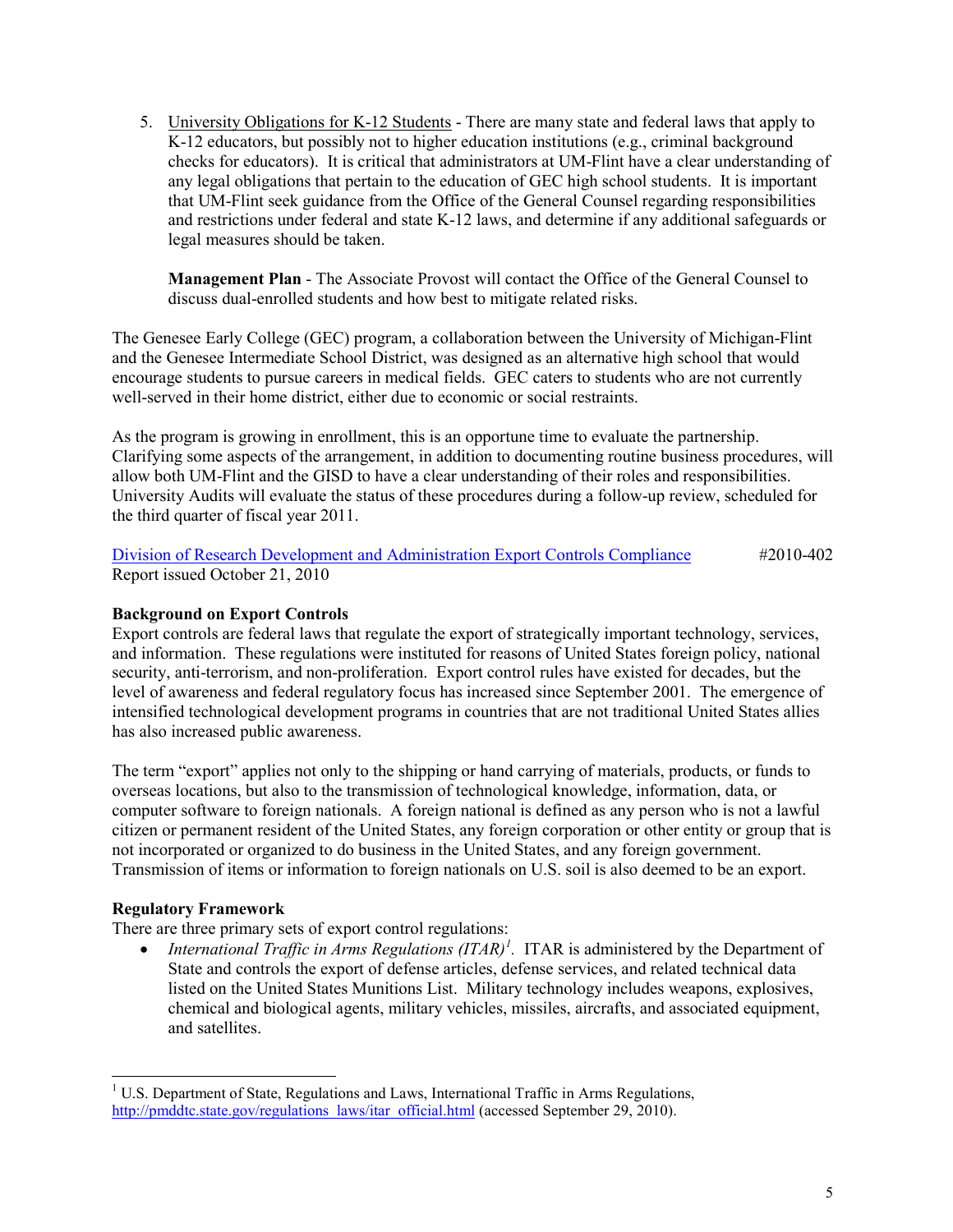- *Export Administration Regulations*  $(EAR)^2$  $(EAR)^2$ *.* EAR is administered by the Department of Commerce and controls the export of non-military technologies and commercial items that may have potential military applications, otherwise known as "dual-use" technology.
- *Office of Foreign Assets Control (OFAC*)<sup>3</sup>. OFAC, a federal agency under the Department of the Treasury, administers and enforces economic trade sanctions, boycotts, and embargoes against targeted foreign countries, entities, and individuals. OFAC may prohibit travel to, and other activities with, embargoed countries and individuals even when ITAR and EAR regulations do not apply.

In addition to the above regulations, there are some other federal agencies that regulate the export of specific items or materials. They include the Department of Energy and the Nuclear Regulatory Commission, among others. However, ITAR, EAR, and OFAC are the key regulations of federal export control legislation.

In August 2010, the White House administration announced a major step forward in the efforts to fundamentally reform the United States export control system. An interagency review of the current federal export control system determined that the existing system is overly complicated, contains redundancies, and may not properly focus efforts on the most critical national security priorities. The administration expressed plans to restructure the control lists, simplify policies, improve coordination between agencies, and eliminate gaps and duplications.<sup>4</sup>

## **Impact on Research**

University of Michigan (U-M) conducts its research activities in an open environment. The Regent's Policy Concerning Research Grants, Contracts, and Agreements states:

*"The mission of the University is to generate and disseminate knowledge in the public interest. Essential to this mission are two fundamental principles: open scholarly exchange and academic freedom."*

Consistent with this policy, U-M is committed to the principle of freedom of access by all interested parties to the data, the processes, and the final results of research. U-M generally does not accept research agreements that limit publication of results or the participation of researchers on the basis of nationality. At the same time, U-M is fully committed to complying with all applicable export control laws and regulations that pertain to the conduct and dissemination of research and its products. Researchers at U-M may conduct research that involves advanced, cutting-edge technology. Therefore, they may from time to time intersect with federal regulations that impose access, dissemination, or participation restrictions on the transfer of items and information.

The export regulations have a variety of exemptions and exclusions, otherwise known as "safe harbors." The most important one for universities is the "Fundamental Research" exclusion, which applies to ITAR and EAR. This exclusion covers the information that results from basic and applied research in science and engineering, conducted in accredited U.S. institutions of higher learning, the results of which ordinarily are published and shared broadly within the scientific community. Other exclusions result

<span id="page-6-0"></span><sup>&</sup>lt;u> 1989 - Johann Stein, fransk politik (d. 1989)</u>  $3$ <sup>2</sup> U.S. Department of Commerce, Bureau of Industry and Security, Policies and Regulations, http://www.bis.doc.gov/policiesandregulations/index.htm (accessed September 29, 2010).

<span id="page-6-1"></span> $\frac{3}{3}$ U.S. Department of Treasury, Office of Foreign Assets Control, http://www.ustreas.gov/offices/enforcement/ofac/ (accessed September 29, 2010).

<span id="page-6-2"></span> $4$  The White House, Office of the Press Secretary, "President Obama Lays the Foundation for a New Export Controls System To Strengthen National Security and the Competitiveness of Key U.S. Manufacturing and Technology Sectors," August 30, 2010.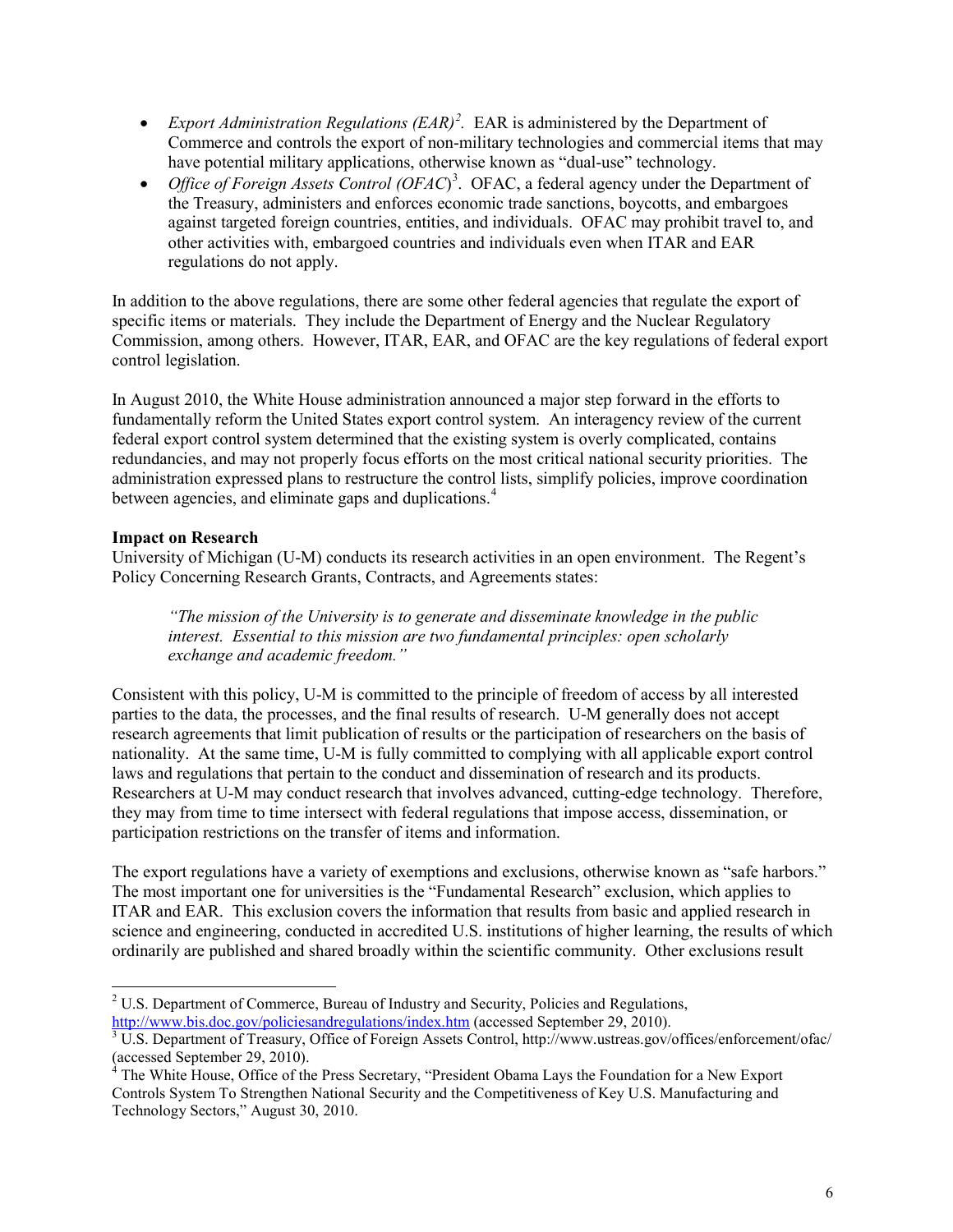from use of publically available information, scientific journals, and other public information. Except in very limited circumstances, most research conducted at the University qualifies for this exemption from export control regulations.

There are limited circumstances where some activities within a research project may be restricted by export regulations. An example is space exploration technology; certain aspects of projects that involve research on space instruments may be sensitive and under export controls.

## **Fines and Penalties**

Violations of export control regulations can be prosecuted under criminal law, civil law, or both. Penalties and fines may be large, both for the individual researcher and for the involved university. Criminal penalties can reach up to ten years imprisonment and one million dollars per violation. Civil penalties may be from \$120,000 up to \$500,000 per violation in cases involving national security. In addition, individuals and institutions found guilty can be debarred from federal grants and contracts and may lose future export privileges.

## **Export Control Compliance at the University of Michigan**

The University's export compliance efforts related to research activities are coordinated through the Division of Research Development and Administration (DRDA). The Executive Director of DRDA is the designated institutional official for export controls matters. An Export Compliance Officer at DRDA assists the research community with export issues and provides guidance on and interpretation of federal regulations. The Export Compliance Officer also consults on export issues in areas outside of the research environment, including procurement, property disposition, and technology transfer. DRDA has formed an Export Compliance Committee, composed of DRDA leadership and selected senior project representatives. Project representatives at DRDA serve as liaisons between the researchers and the sponsoring agencies and assist the research community with the administration of research activities. This committee provides oversight and guidance to researchers on projects with export controlled technology.

Project representatives work with researchers to identify and address issues that might involve export statutes and regulations. They are assisted, as needed, by the Export Compliance Officer and the DRDA Export Compliance Committee. Where possible, the University negotiates the terms of agreements and statements of work to minimize or eliminate export control compliance requirements. The project representative and researcher, with assistance as needed from the Export Compliance Officer, prepare a Technology Control Plan describing how access to information, materials, equipment, or computer software will be controlled. Beyond this point, it is the responsibility of the individual researchers and their support staff to ensure compliance with federal regulations.

University Audits performed a review of export control compliance to identify risks, controls, and best practices to ensure compliance with federal regulations. The scope included University research activities subject to export controls and research management at the University, college, department, and principal investigator level. Other areas outside of research, where export controls could apply, including procurement, treasury, and property disposition functions, were outside the scope of this review.

University Audits selected a sample of faculty members who have multiple export controlled activities and conducted interviews to obtain an understanding of the export control environment within their specific research areas. Physical and IT controls were also reviewed to determine how well export controlled technology is protected. Based on the review, individual researchers have strong knowledge of export control regulations, take appropriate precaution, and take the regulations seriously. While the level and types of controls vary among researchers, no instances of non-compliance were observed.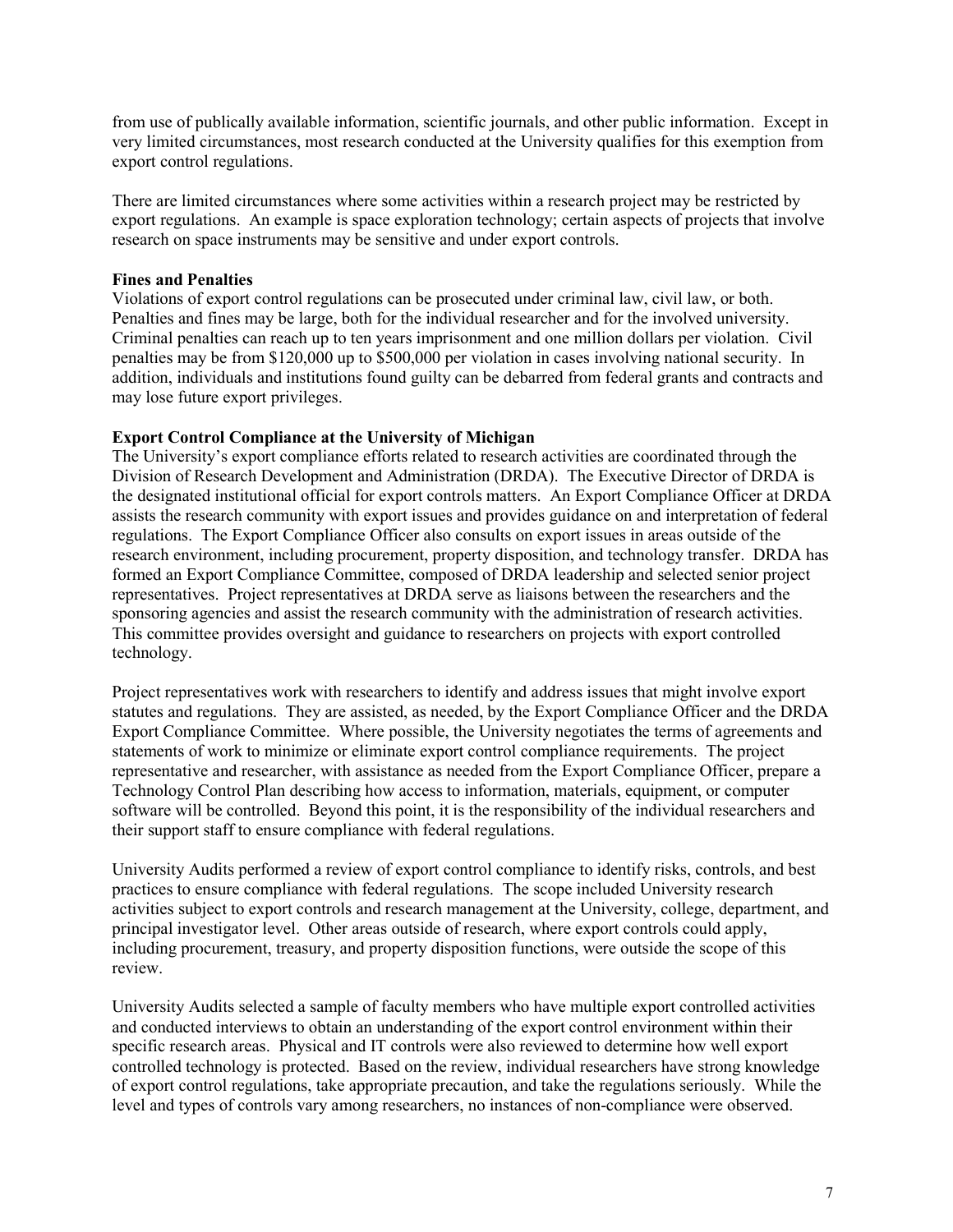A summary of observations and best practices that would strengthen processes is listed below.

- Training and Education DRDA has developed thorough educational materials on export controls which are available on the DRDA website. DRDA-led educational sessions have also occurred at research units with potential export controlled research. To aim training and education effort at researchers with known export controls activity, consider individual or small group sessions with these individuals. University Audits recommends expanding training and education programs to include research staff and administrative personnel to further raise awareness in the organization. Consider developing a module similar to the web-based Program for Education and Evaluation in Responsible Research and Scholarship (PEERRS) regarding export controls.
- Export Control Identification Emerging technologies may inadvertently trigger export control regulations. The regulations are complex and require specialized knowledge and training. While identifying when and how to apply export controls can be complicated, it is important that common red flags are universally recognized by the project representatives and principal investigators. University Audits recommends developing some practical tools and reminders to further assist the research community in identifying and referring potential export control situations to the Export Compliance Committee and/or Export Compliance Officer.
- Technology Control Plans Technology Control Plans define specific technologies and indicate how they will be controlled. Monitoring compliance with these plans on an ongoing basis, implementing a single repository system, and sharing relevant information with the research community will further mitigate export compliance risks.
- Information Technology Controls Varying levels of IT controls are used throughout the  $\bullet$ research community to ensure export controlled assets are protected. When IT staff at the department or lab level assist researchers with installation of electronic software or data, they ensure best practices and security guidelines are implemented. IT staff should be consistently included in the development of the Technology Control Plans.
- Technology Disposition Export controlled technology should be properly disposed of at project  $\bullet$ end. Clear definition and guidance on technology disposition at the end of the projects should be provided to principal investigators. Establishing a follow-up process to ensure proper disposition will further mitigate the risk.

Management Plan - DRDA is exploring how we can cost effectively supplement existing training. Our experience is that it is often difficult to get faculty to participate and college and departmental leadership will need to encourage participation. As indicated, we do provide information via our website to faculty, and we are creating additional web-based tools to help faculty self-identify when they need assistance and support with export control issues. An extensive set of self-directed solutions is not viable due to the complexity of issues, but knowing when to reach out for help is critical. A PEERRS module would be helpful: DRDA will need assistance from the research community in determining how to identify who is required to take this training, as a small percentage of projects involve export controls.

DRDA will be meeting with the College of Engineering and other research leadership to identify the best way to share relevant information on export controls. DRDA generally relies on faculty to engage relevant IT staff when export controlled information or data is stored on any computer. In the future, we will ensure that relevant IT staff be included in developing the Technology Control Plan. With support from research leadership. IT staff in areas with more than one Technology Control Plan per year will be targeted for additional training and discussion. These additional activities related to export controls will require additional resources.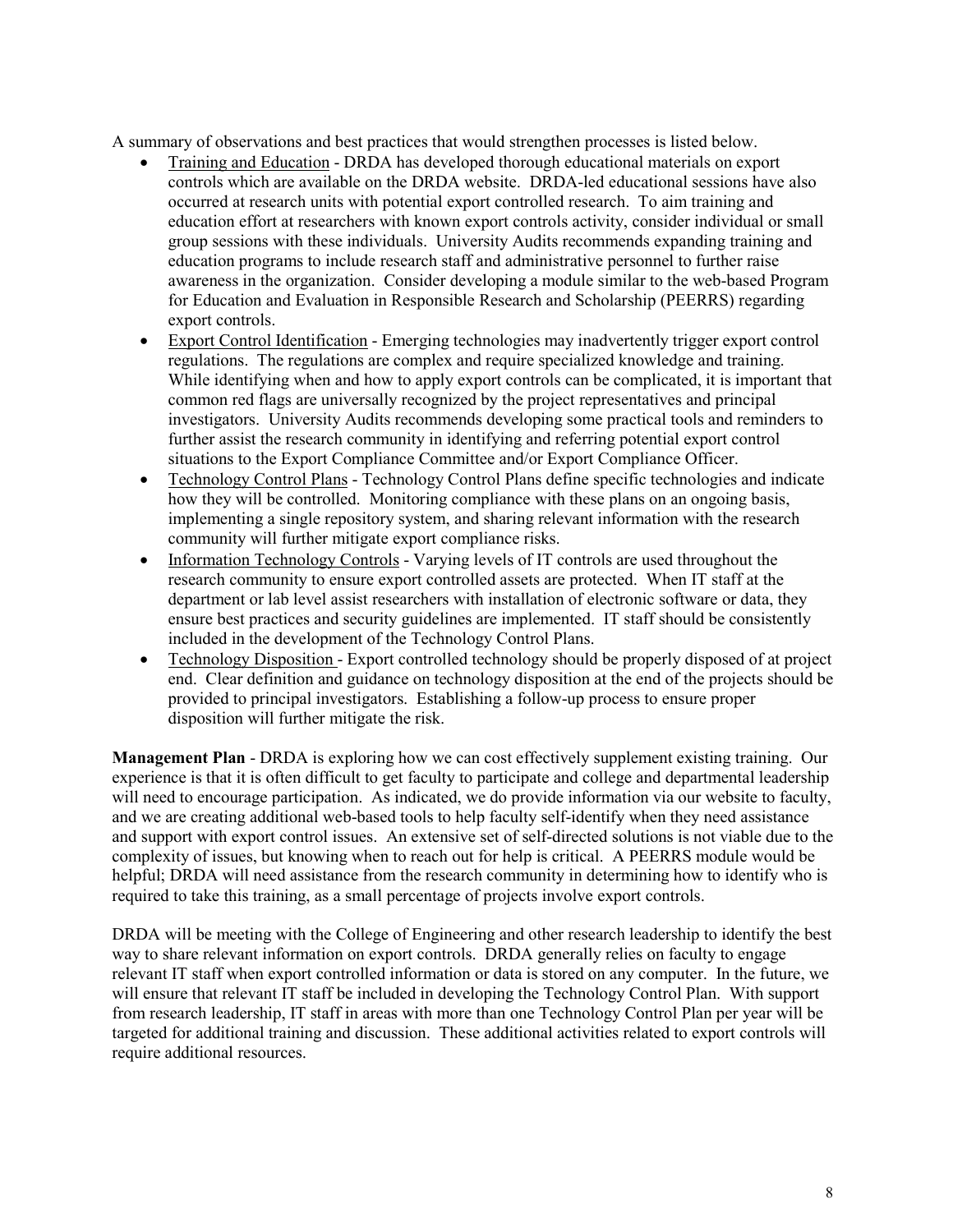#### **Summary**

Export control regulations present unique challenges to universities requiring a balance of national security and U.S. economic vitality concerns with traditional concepts of unrestricted academic freedom and dissemination of research findings and results. University researchers and administrators need to be aware that these laws may apply to research, though in most cases the regulations do not affect normal University activities. The research community is proactively taking measures to ensure compliance with federal regulations. Opportunities exist for improving some of the supporting infrastructure related to training and education, communication, information technology, and disposition of controlled technology. University Audits will perform a follow-up review during the fourth quarter of fiscal year 2011.

## **Information Technology**

## **Plant Operations – Facilities Maintenance Building Automation Systems** Report issued September 8, 2010

 $\#2010 - 311$ 

The Building Automation System (BAS) is part of the University of Michigan's Facilities Maintenance department within Plant Operations. BAS is tasked with monitoring environmental control systems in nearly all of the University's General Fund buildings and some non-General Fund buildings (for a fee). BAS implements schedule and operational changes for various types of equipment and monitors alarm conditions and energy efficient system operation. BAS staff work closely with building managers in each of the monitored buildings to effectively provide services and ensure quick response to anomalies and alarms.

BAS monitors and controls the environmental condition in buildings utilizing data input<sup>5</sup> and output points, which are located on building mechanical systems and throughout the facility. Input points feed information into the buildings' digital control panels. Using locally running computer programs, the panels evaluate the input information and calculate the appropriate output signal to send to control devices such as damper or valve actuators, fan motors, and lighting circuits. This evaluation occurs several times per second, allowing for quick, precise control of environmental conditions.

BAS operates 24x7x365 with ten full time utility system technicians to maintain this coverage. They continuously monitor roughly 120 facilities with 13,081,694 square feet of space. This process is accomplished using over 180,000 data points. These devices connect to 6,761 controllers and actuators that are administered by 548 building control panels. These panels connect with six scanning PCs and 45 micro servers, to monitor 392 networks of building support systems data.

Each input point monitors multiple types of environmental data using multiple data points. For example, one data point may track temperature while another tracks air flow, and a third humidity. Within the panels, set points are designated for specific data points. The set point is the reading a data point is expected to provide to the panel. In the case of a temperature data point, a set point may be 68 degrees. The data point is also assigned an allowable tolerance. In the case of a temperature point, the allowable tolerance may be  $\pm 3$  degrees. This means that as long as the temperature is within 3 degrees of the set point of  $68^{\circ}$  (71° at the high end and  $65^{\circ}$  at the low end), everything is satisfactory.

To keep the data point within the allowable range, the panels also connect to various actuators within the buildings. These controls may open or close a damper, adjust the speed of a fan, turn an air handler on or off, or trigger an adjustment on a humidifier. All of these events happen automatically and are

<span id="page-9-0"></span> $5$  A data input point is a sensor that detects and reports on a certain condition e.g., temperature, valve positioning, humidity.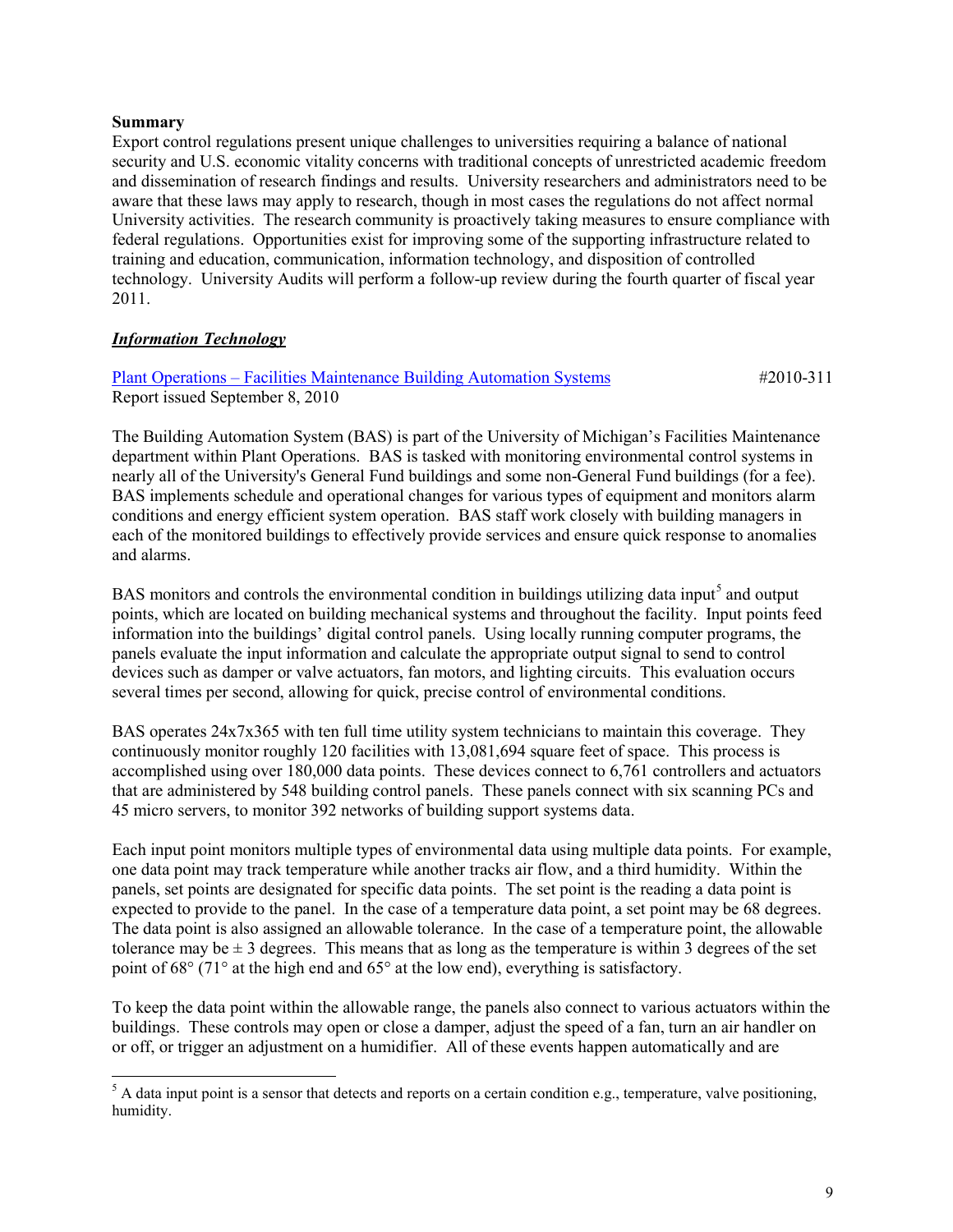monitored by the staff at BAS. If a data point's reading is outside of the allowable tolerance levels, an alarm is triggered at the panel and alerts BAS monitoring staff.

All panels are connected to a central BAS server. Panels send data to the server in a number of different ways:

- Via dedicated circuits
- Via the campus Ethernet backbone
- Via remote monitoring stations
- By a combination of those methods

Despite the variety of systems and networks data must traverse, alarms reach BAS almost instantaneously. BAS utility systems technicians review and verify each alarm as soon as it comes in. If service is needed, the technicians create a work order within the Plant Operations system. If the alarm is critical in nature, such as the temperature in a vivarium, BAS notifies the appropriate facility managers and immediately dispatches maintenance personnel. BAS also utilizes the capability of remote alarm notification, where building personnel who are responsible for critical building systems are notified via computer server using "text to talk" software. In these cases, the central BAS server verbally relays critical alarm information to the responsible individual. Alarms are logged to help staff identify problem areas and/or faulty data points.

This audit included an examination of BAS, the processes directly affecting that system, and the implementation of that system at a number of locations. This audit does not address the security of the systems that interface with BAS.

The following criteria were used for choosing installations for review. The locations reviewed during this audit are listed along with the reason for their inclusion:

- School of Education Building (SEB)
	- o Complexity of main hub location
	- o Connected via dedicated line
- Medical Science II (Med Sci II)
	- o Connected via Ethernet
- Life Sciences Building, Central Chiller Plant
	- o Critical systems
- Hill Auditorium
	- $\circ$  High profile venue
- Rackham Graduate School
	- $\circ$  Mix of old and new technology
- Stockwell Hall
	- o Modern installation
- Mendelssohn Theater
	- o Little or no problems
- Power Center for the Performing Arts
	- $\circ$  Unique Installation

The objective of the audit was to ensure the security, availability, and reliability of BAS by performing the following:

- Assessing the processes surrounding creation of, changes to, and removal of user access privileges
- Assessing the security of the BAS servers
- Assessing the security of the BAS data points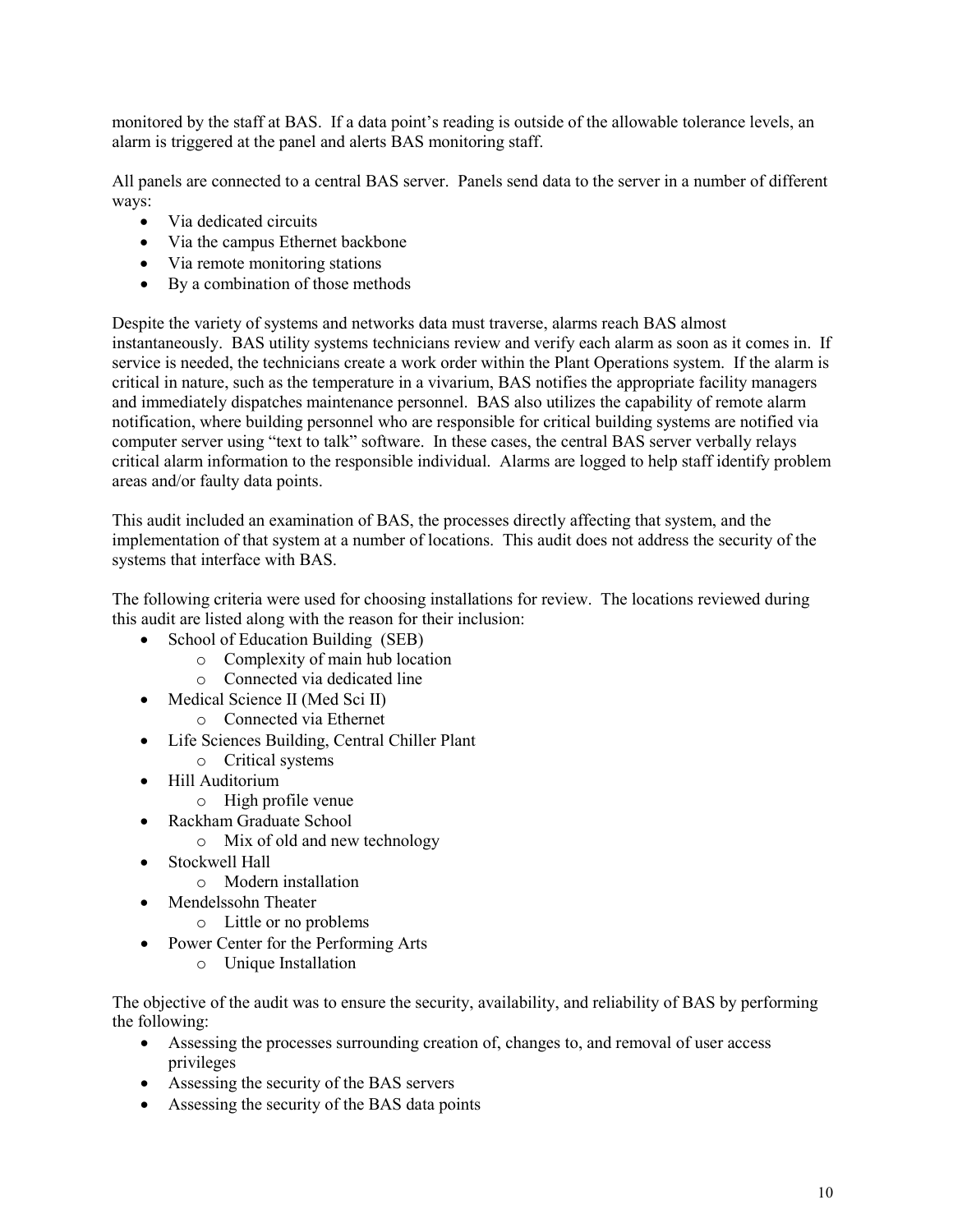Failure to effectively manage risk within BAS could result in:

- Failure of critical building support systems
- Destruction of sensitive University property
- Damage to sensitive University property
- Costly repairs and replacements
- Negative publicity for the University

## **Risk and Control Discussion**

BAS currently communicates with the monitored buildings across a combination of dedicated phone lines and the University's Ethernet backbone. Although it does not represent a specific security risk, the model of using dedicated lines is outdated. New hardware, though backwardly compatible, is designed to leverage the speed of Ethernet technology as its primary source of network communication. The amount of data a dedicated line can carry is severely limited. BAS is using converters in places where new hardware must communicate via dedicated lines, but this limits the amount of information the new hardware will be able to provide and the speed at which it can be provided. Because of the shift in technology and the increasing amounts of data transmitted, BAS needs to transition from the dedicated lines to an all Ethernet connection model to gain the most benefit from the newly installed equipment. This change will improve system performance and better position BAS for the future. It will, however, change their risk profile since Ethernet networks are subject to security concerns that do not affect dedicated phone lines. Because of this, in the near future, BAS is moving towards a secured, isolated network.

• Open Ports on Monitoring Devices - Data points throughout buildings connect to panels. These panels then connect to the BAS central server via a variety of methods. There are two types of panels that have the ability to connect directly to the University network and deliver data across it. Other types must connect through intermediate devices; one of which utilizes the University network. University Audits performed a vulnerability assessment on these network connected devices and found multiple unnecessarily open ports. Network connected devices use ports to communicate. Each open port is an open doorway into the device. An unused, open port provides an unnecessary point of access to the device and could provide an avenue for inappropriate or malicious access. Results of our testing were provided to BAS management.

Management Plan - BAS management has obtained a list of ports our panels use to communicate from the vendor. We will work with the vendor, as part of our service agreement, to find a solution to closing unnecessary ports on the monitoring devices.

System Maintenance - BAS utilizes computers running the Windows XP operating system for  $\bullet$ monitoring and interacting with the central server and data collection devices. The central server also has a Windows-based operating system. These computers, like any other, require regular maintenance and upgrades to their operating systems to continue to perform smoothly and securely. Currently, there is no regular maintenance plan for these systems nor is there an IT professional assigned to them.

**Management Plan** - BAS has recently developed a highly productive relationship with Plant Operations IT. As part of this relationship, we have created a stock of backup monitoring PCs to use in the event of systems crashing in the field. We will continue to work with Plant Operations IT to establish a formalized maintenance agreement for the remainder of our systems.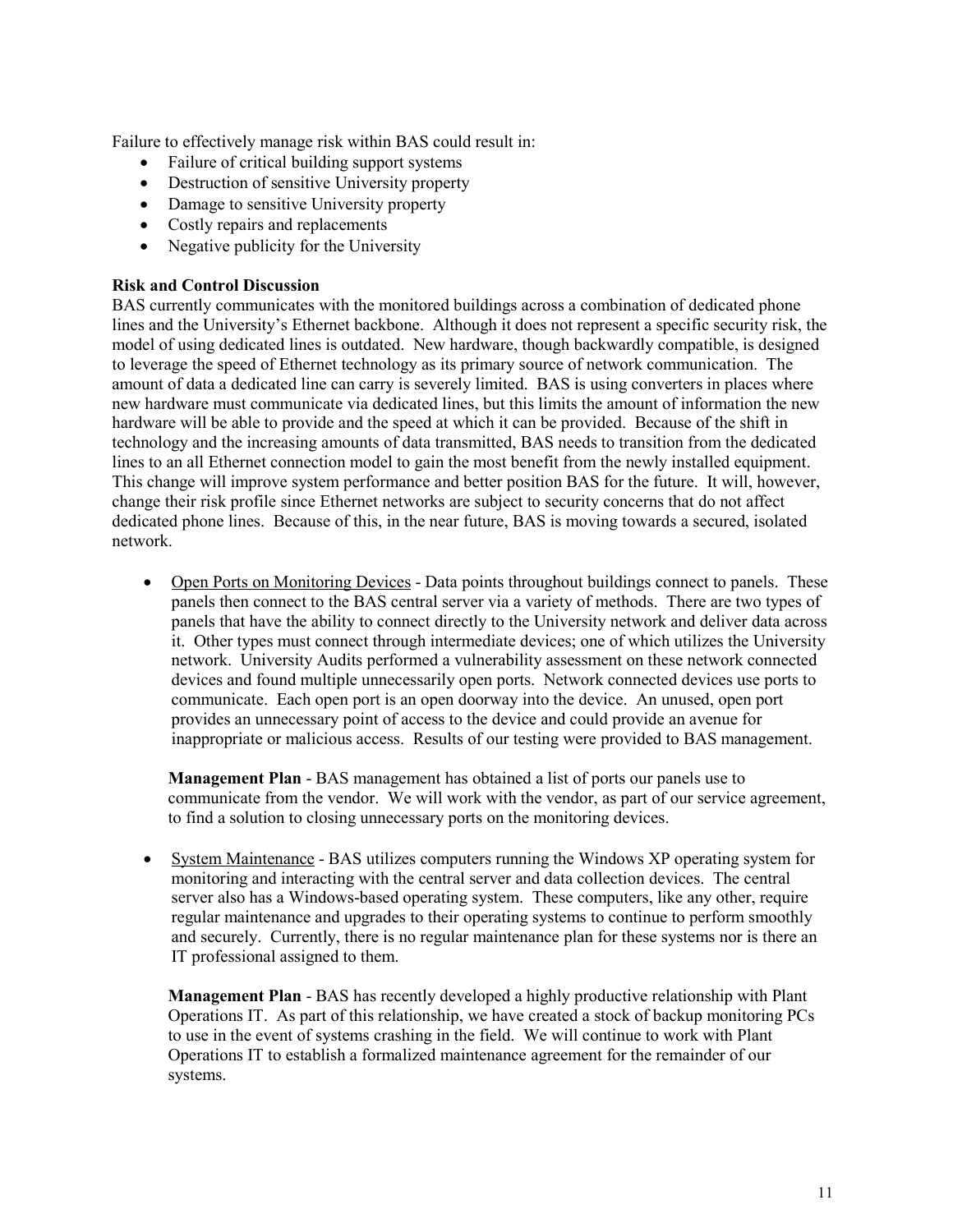• User Access - When dealing with highly sensitive systems such as the BAS central server, it is important to control who has access to the system. Only users with a documented business need should have access. Restricting user access is problematic in complex environments such as U-M since users can gain access to systems because of their membership in certain user groups. This situation is most common with users who are members of administrator-level groups. University Audits found users with access to the central server who had no business need to access the server.

**Management Plan** - BAS and the Plant Operations IT department are working collaboratively through weekly working meetings to address user and computer access issues. We have begun the process of removing unnecessary accounts from our workstations and servers. BAS is also setting up a regular access review process to ensure user access stays appropriately restricted.

• Network Security - BAS's central server is critical to building monitoring. It acts as the clearing house for all monitor and alarm information coming in from all of the data points across campus. Currently, no one has been assigned to manage network security risks on the central server.

Management Plan - BAS has begun working with Plant Operations IT to address known security vulnerabilities. We will establish a relationship with the Business and Finance Information Security Officer for assistance in continuing this work.

Network Isolation - BAS building panels and monitoring systems are connected using dedicated lines, the University's data network, or a combination of the two. Newer panels and devices are designed to work over a data network. As BAS has grown and upgraded equipment, more and more of their devices have moved to the University's data network. As this transition has taken place, BAS has utilized existing network hardware and connections resulting in devices using multiple networks across campus. Some of these networks are unsecured and are not controlled by BAS or Plant IT. For example, the general network at the School of Education Building is unsecured for ease of use. While this arrangement works well for its intended purpose, it leaves the BAS system potentially vulnerable. This configuration has caused outages on the BAS system and puts the sensitive devices on these networks in a potentially vulnerable position.

**Management Plan** - In conjunction with Plant Operations IT, BAS has secured a cache of dedicated IP addresses. This will allow us to better isolate our network traffic. Plant Operations is in the process of installing its own network hardware to support card reader systems. Wherever feasible, BAS will use these devices for our network connections. In other areas, BAS will employ private networks and VLANS for improved security. We will also develop relationships within ITSComm and MCIT to assist us in further isolating and securing our network connections.

Local User Access - The BAS monitoring office consists of five workstations used by the  $\bullet$ current shift of Utility System Technicians. Because of staffing levels, these machines are not usually all occupied at once. Non-BAS Physical Plant staff occasionally use unoccupied systems to check e-mail and browse the web. Allowing unauthorized users access to these machines creates an increased potential for them to be compromised.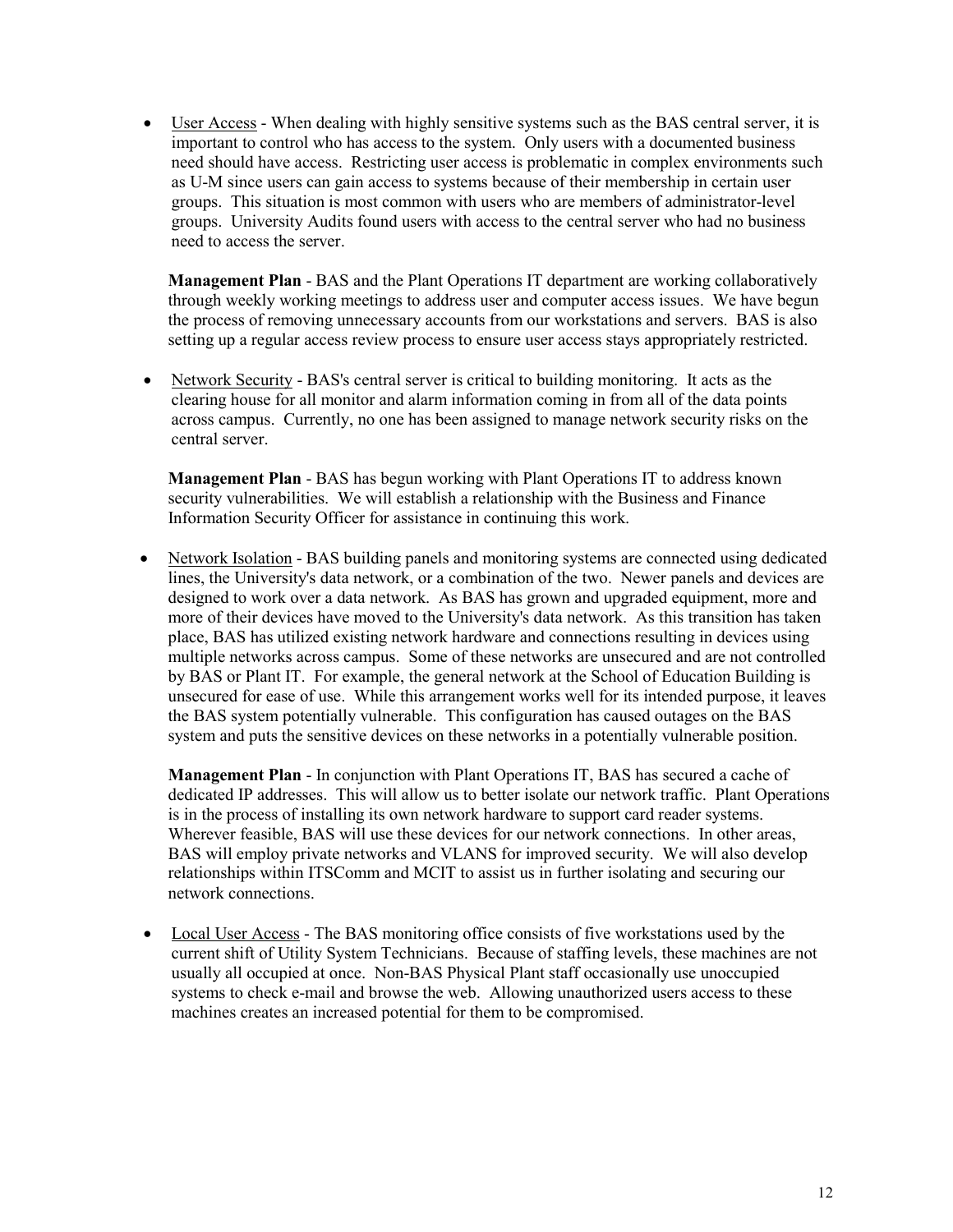**Management Plan - BAS** will make this office policy and inform Utility Systems Technicians through our existing regular one-on-one meetings. A memo will also be distributed reflecting the new policy.

The BAS system has become much more complex since its initial installation. Due to the increased complexity of the technical environment supporting BAS, there is a need for more technical personnel to support the system and eliminate the control deficiencies identified during this audit. The staff at BAS are very good at what they do but are not IT professionals. The recommendations made in this report reflect a need for more IT involvement.

The close relationship with its vendors has contributed to the success of BAS. The University has committed to using a single, internationally recognized vendor for front end devices, including direct digital control panels, in all of their General Fund facilities (other equipment such as valves, dampers, actuators, and sensors are competitively bid under normal University guidelines). This has afforded the BAS staff the ability to create lasting relationships with vendor engineers and product developers. Plant Operations now employs some former employees from this vendor. These relationships have put the University in a unique position. Because of this expertise with the vendor's systems and the incredible variety of installations, the Ann Arbor campus is regularly used as a test bed for the latest technology. This gives BAS staff a preview of new developments and a head start in knowing how to use them. U-M has also been given unprecedented access to some aspects of the vendor's systems to help them troubleshoot in a live environment. This access and experience is invaluable to the University.

A formal follow-up to the outstanding issues will be conducted during the fourth quarter of fiscal year 2011.

University of Michigan Dearborn Information Technology Services Data Center at Fairlane Center Original report issued November 18, 2010 #2010-309

Dearborn's Information Technology Services (ITS) is responsible for the IT infrastructure at University of Michigan – Dearborn (UM-D). ITS controls the day-to-day operations and management of the Fairlane Data Center.

The Fairlane Data Center is located in the Fairlane Center North Building. University of Michigan purchased the Fairlane Center in 2003 from Ford Motor Company. The Fairlane Center is comprised of two buildings including the one housing the data center. Ford continues to occupy a portion of the Fairlane Center buildings.

The Fairlane Center has approximately 318,000 gross square feet<sup>6</sup>. UM-D recently renovated room 108 in the North Building to house a data center, which is now the primary data center for the campus. As of October 2010, Dearborn IT staff had migrated approximately 90% of the servers and services to the Fairlane Data Center including Zimbra<sup>7</sup>, TouchNet<sup>8</sup>, all file servers, DNS<sup>9</sup>, DHCP<sup>10</sup>, Wireless Network Controllers, RADIUS<sup>11</sup>, Campus Routing, web services, and all network/systems monitoring.

<span id="page-13-0"></span> $6$  http://www.umd.umich.edu/univ/ur/press releases/may03/ftdc announce.html

<span id="page-13-1"></span> $\frac{7}{2}$  Zimba is third party software used for email and calendaring.

<span id="page-13-2"></span><sup>&</sup>lt;sup>8</sup> TouchNet is a web based application used to manage student accounts.

<span id="page-13-3"></span><sup>&</sup>lt;sup>9</sup> Domain Name System is an Internet service that translates domain names into IP addresses.

<span id="page-13-4"></span> $^{10}$ Dynamic Host Configuration Protocol is a protocol for assigning dynamic IP addresses to devices on a network.

<span id="page-13-5"></span> $11$  Remote Authentication Dial-In User Service is an authentication and accounting system.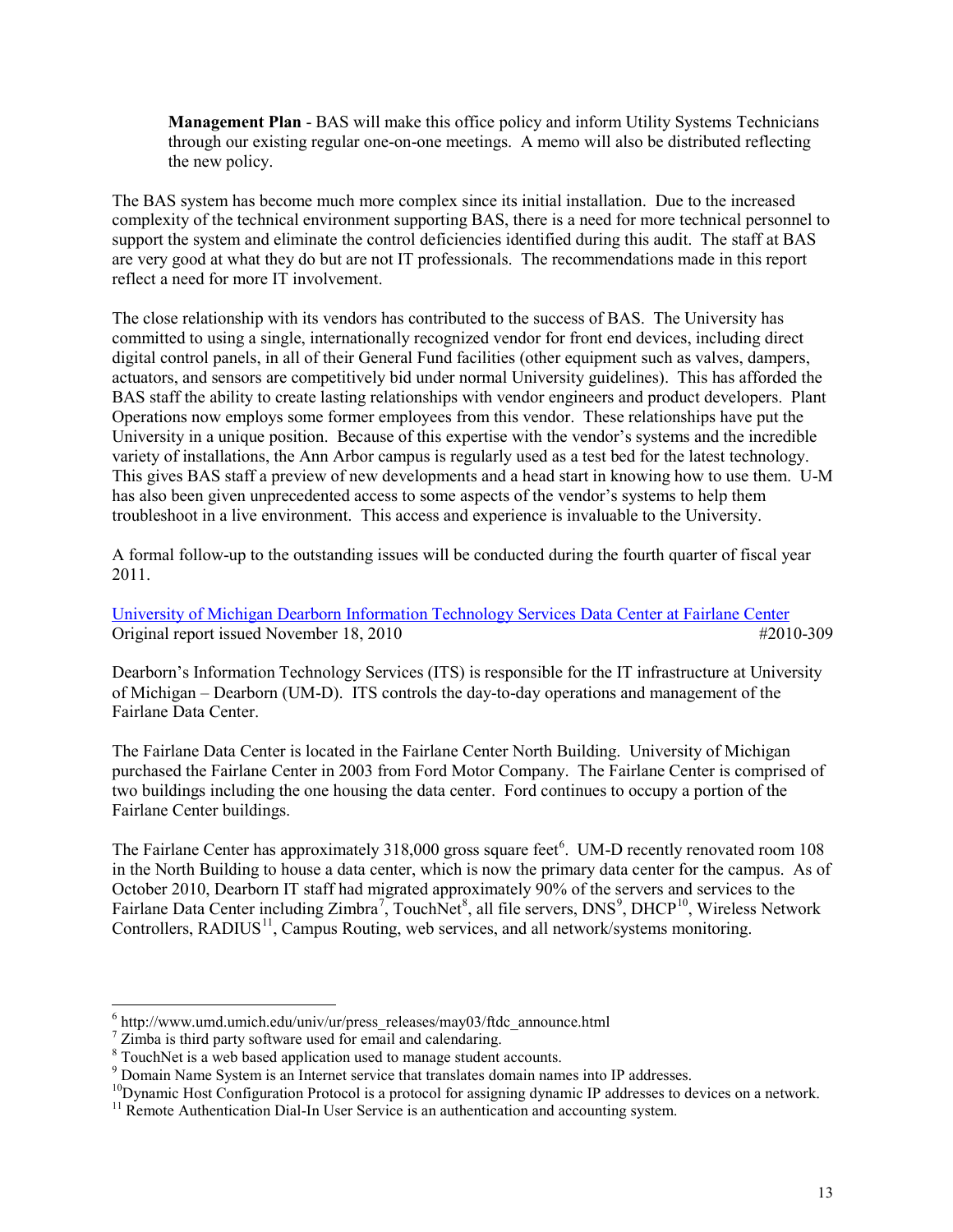The objective of the audit was to verify that the Fairlane Data Center is safeguarded by reviewing and testing controls over:

- Physical facilities
- Environmental systems
- Emergency power systems
- Incident response procedures
- Disaster recovery plans

Currently, physical security services are provided by a third party contractor, GuardsMark. They will continue to provide security services until September 2011 at which time all Ford tenants will have vacated the building. At that time, UM-D Public Safety will assume security responsibilities for the Fairlane complex. Ford Land Division is currently responsible for building maintenance at the Fairlane Center. Bids are being reviewed from the Ford Land Division and UM-D Plant Operations to determine who will maintain the building once Ford vacates the center.

## **Risk and Control Discussion:**

1. Disaster Recovery Plan - A disaster recovery plan (DRP) provides guidance on how to maintain essential business functions during a crisis. A properly documented and executed DRP can minimize the impact of a disaster on IT systems and services. UM-D does not have a disaster recovery plan that covers the Fairlane Data Center. To ensure success in the planning and implementation of a DRP, UM-D IT should categorize the level of impact the crisis will have on data and proper training of personnel for disaster response.

**Management Plan - ITS** has developed a working document that outlines plans and personnel to address disaster recovery for systems maintained in the Fairlane Data Center. The department is continuing to expand and refine this plan.

2. Visitor Control - The security company, GuardsMark, allowed contractors access to the data center without obtaining required permission from ITS or Facilities Management. UM-D procedures indicate that contractors are to report to either ITS or Facilities Management to obtain permission to enter the data center. Once permission is granted, ITS or Facilities Management calls the GuardsMark security desk, located at Fairlane Center, to inform the guard that the contractor has permission to enter the data center. In situations when contractors go directly to the Fairlane Center, the guard should contact ITS or Facilities Management to ensure the contractors have appropriate permission to access the data center.

**Management Plan - ITS has worked with UM-Dearborn Department of Public Safety to** confirm the following procedure for access to Fairlane Data Center. Entry to the data center will be handled in one of two ways:

- Those individuals that have authorization to enter the data room (e.g., ITS personnel,  $\bullet$ designated facilities management personnel, public safety) have an encoded UM-D identification card that allows that person access via a card swipe reader on the door.
- Contractors and all others individuals will be required to report to the main campus and  $\bullet$ receive specific authorization along with a temporary ID from Facilities Management during regular business hours and Public Safety after hours.

Fairlane Center security personnel will not admit anyone to the data room without first verifying that the individual has signed-in by calling Public Safety for final authorization to allow entry.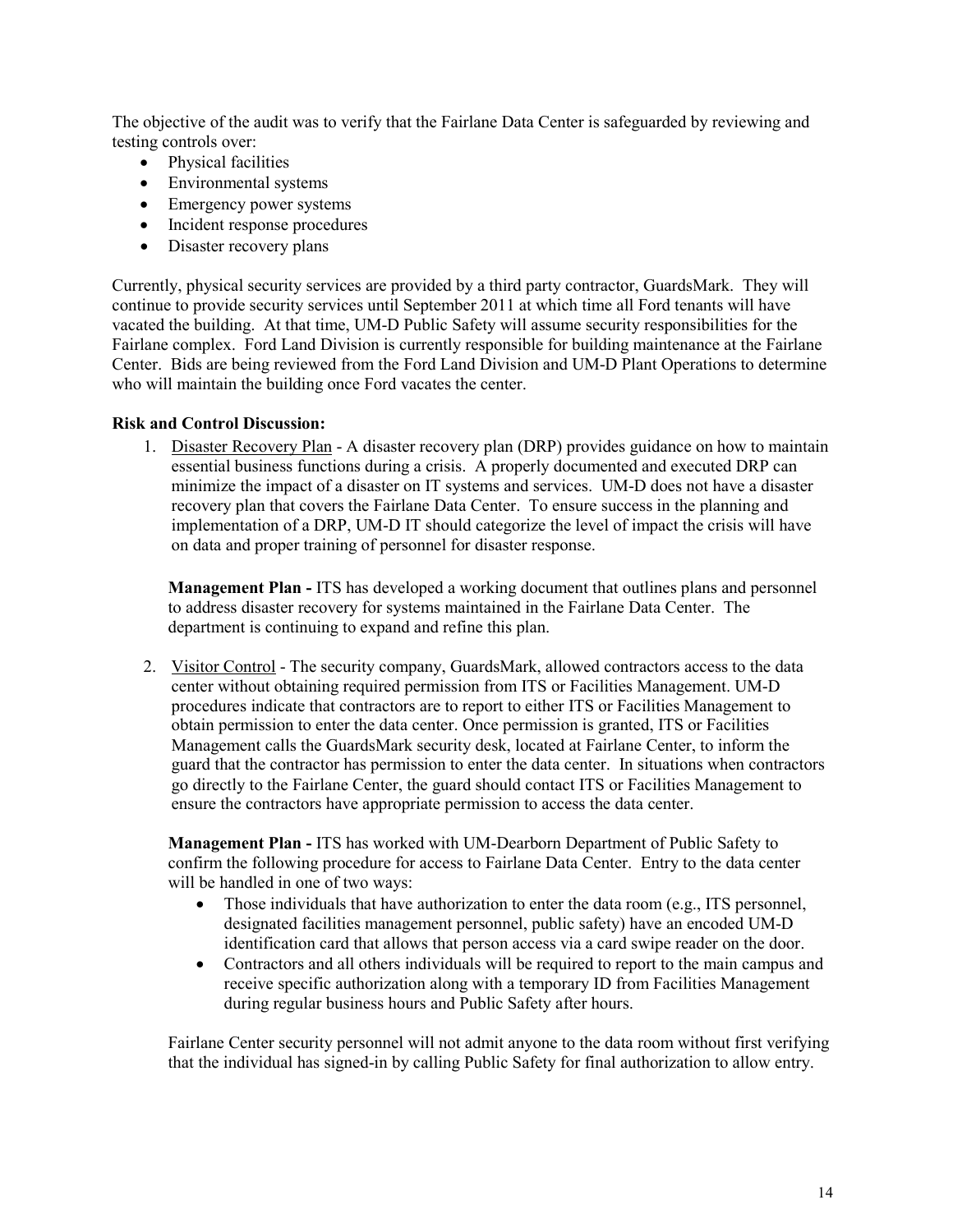Public Safety will meet with the Fairlane Center building manager and GuardsMark security director to confirm agreed upon procedures. ITS will review visitor logs quarterly.

University Audits will conduct a follow-up of management's progress on action plans in the fourth quarter of fiscal year 2011.

# **Follow-up Reviews**

CTSA (Clinical and Translational Science Award) Michigan Institute for Clinical Research and Health **Research (MICHR) Operational Review** #2009-106 Original report issued November 30, 2009 Follow-up report issued September 30, 2010

University Audits recently conducted a follow-up review to assess the status of management's corrective action plans. See summaries below for additional information. This audit is closed.

- Non-Certified Effort Reporting All key personnel supported by the CTSA grant and a sample of MICHR staff have now certified effort for fiscal year 2009. MICHR should continue to look for ways to transfer funds in a timely manner between the cost-share portion and the grant to avoid affecting the certification status of employees who have certified before the funds are transferred.
- Grant Adjustments Late adjustments have decreased greatly from 2009 and MICHR streamlined their financial monitoring processes to avoid substantial late adjustments.
- Veterans Administration (VA) Hospital Appointments Sponsored Programs held training for applicable MICHR employees that included a section on training awards. MICHR employees found the training to be helpful in reminding them of unique NIH (National Institutes for Health) CTSA requirements. MICHR employees are aware of the need to obtain approval from NIH if scholars also have a VA appointment.
- Expense Classification MICHR reassigned the monthly Statement of Activity reviews to each unit manager. Unit managers are more familiar with the financial activity and can better identify potential issues. Each manager initials and dates the statements as evidence of their review.
- Compliance with P-Card Guidelines A higher administrative authority now approves all P-Card statements. The cardholder and reconciler functions are separated; after the P-Card holder reconciles the account, the reconciliation is reviewed by a second party, and then a higher administrative authority performs a final review and sign-off on the report.
- Business Continuity Plans MICHR has completed their Business Continuity Plan. High priority portions of the plan, such as the phone tree, have been tested.

University of Michigan Hospitals and Health Centers (UMHHC) Payroll and Timekeeping Processes #2008-110 Original report issued January 30, 2009 First follow-up report issued February 26, 2010 Second follow-up report issued September 30, 2010

University Audits performed a second follow-up to review open audit issues and corresponding action plans.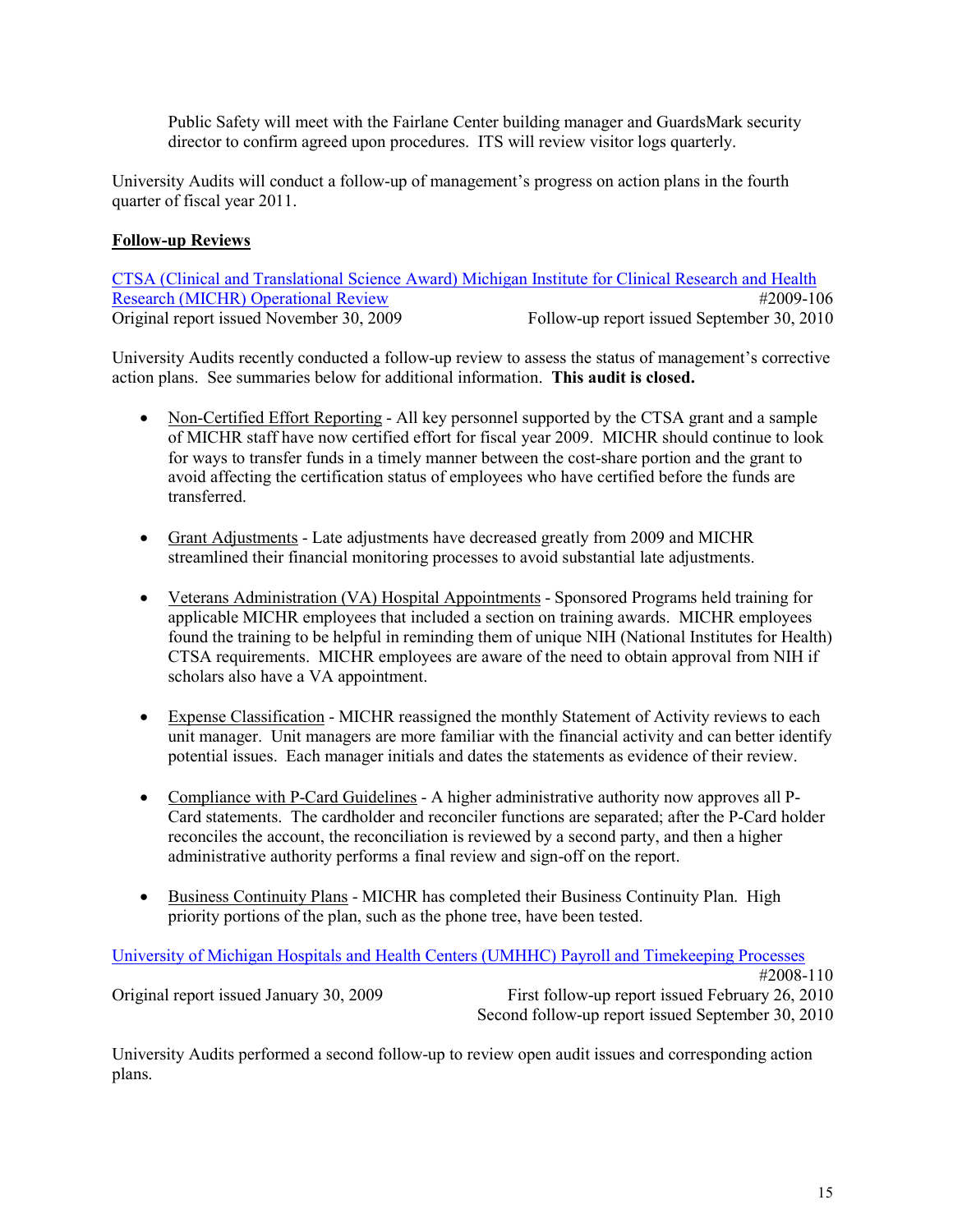Management addressed the remaining open issues by implementing continuous monitoring activities that enhance existing controls. These improvements are discussed below. This audit is closed.

- Human Resource Management System Access Controls A single unit liaison was responsible  $\bullet$ for monitoring human resource system access rights for all UMHHC employees. UMHS Human Resources increased management awareness of employee access to sensitive human resources and employment data by distributing Information Technology Services (ITS) security reports to department administrators. These security reports allow local administrators to monitor access roles assigned to staff.
- Systematic Data Integrity Controls Department supervisors use time off awards (TOA) to  $\bullet$ reward and recognize employees who exceed performance expectations and take on additional duties. UMHS guidelines recommend limiting employee TOA awards to 24 hours per year, but in special circumstances awards can be up to 40 hours per year. Prior to the audit, a lack of systematic reporting and monitoring of TOAs resulted in awards exceeding the 40 hour per year limit. In January 2010, UMHS HR began sending TOA data reports to departmental human resource consultants to ensure consultants are aware of TOA usage in their respective areas. In fall 2010, UMHS HR management began actively monitoring TOA activity to ensure consultants contact supervisors and recommend alternate ways to reward or recognize employees who are near or over award limits.

University of Michigan-Dearborn School of Education Original report issued April 26, 2010

#2010-205 Follow-up report issued October 1, 2010

University Audits has performed a follow-up review to assess plans to address issues identified during the audit. Management has made progress on many items that are now closed. One open issue remains and will be reevaluated during a second follow-up review scheduled for the third quarter of fiscal year 2011.

- Agreements with External Entities The Dearborn School of Education (School) has agreements  $\bullet$ with many external entities. University Audits observed that formats varied widely, terms had changed but were not updated in the agreement, or the agreements were not authorized by the appropriate level of University leadership. The School's leadership planned to update agreements, create a master spreadsheet to track agreements, and create a variety of standard templates (based on the type of arrangement) for future use. Due to turnover in the Dean and both Associate Dean roles, this item has not yet been addressed.
- Information Technology Risk Assessment The School has implemented policies regarding two of the issues identified in their 2006 IT risk assessment. They have also received a one-time fund allocation to upgrade computers to address the third issue, with the understanding that a catastrophic failure of equipment would likely be covered by their insurance policy (if due to flood damage, theft, etc.). In addition, UM-Dearborn Information Technology Services is conducting a high-level information technology assessment to strengthen information technology controls campus-wide. Closed.
- Documentation for Purchase Exceptions The School has a departmental purchasing policy that  $\bullet$ is more restrictive than the general University policies. The Dean's approval is now documented when an exception to the School's purchasing policy is granted. Closed.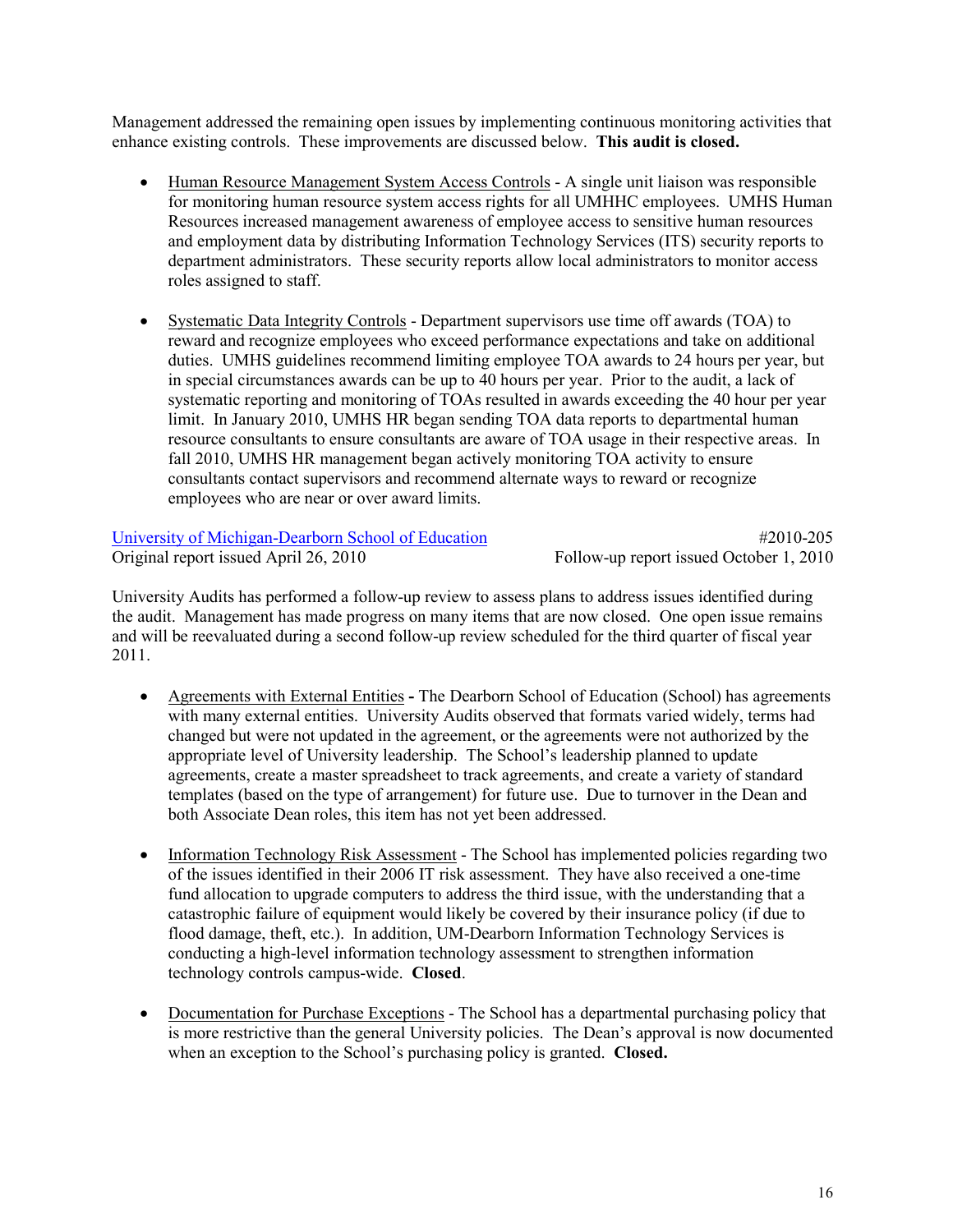- Conflict of Interest Contact Information The Dean's Office utilizes a hiring and termination checklist, which now includes a requirement to notify the conflict of interest database manager of changes in the dean's role. Closed.
- Check Copying Practice The School has updated their policies to prohibit copying checks. Employees are aware of the policy and have destroyed any previously held copies. Closed.
- Use of Signature Stamps The School destroved signature stamps previously used for the Dean. A new policy was created to allow electronic signatures on informational or promotional materials only; they are not used for any financial or business transactions. Closed.

William L. Clements Library Original report issued January 26, 2009

#2008-202 Follow-up report issued November 9, 2010

University Audits conducted a follow-up review to assess management's progress in mitigating identified risks

- Grant Related Compliance Clements Library management had not filed an annual report on the project accomplishments and expenditures for 2007 and 2008, which is required by a major grant. The report, including the last three fiscal year activities and a letter of explanation written by the Director, was mailed to the McGregor Fund in January 2009.
- Endowment Agreement Execution Written and properly executed agreements were not available for all Clements Library endowments. Clements Library management has obtained appropriately executed endowment agreements from donors where possible. These agreements are now documented and stored in a common location. University Audits has reviewed this documentation.
- Deaccession Policies and Procedures The Clements Library occasionally deaccesses (i.e., disposes of) some duplicate collection items, as well as gift items received where donor intent states that the Clements Library is to sell the gift items and use the proceeds to enrich the collection. At the time of the audit, Clements Library did not have any documented deaccession policy. A formal deaccession policy was completed and was reviewed by University Audits.
- Documented Collection Policy To facilitate the overall mission of the Clements Library, a reevaluation of current collection policies and documentation of a new collection policy was required. Clements Library Management is holding regular meetings to draft a collection policy. Clements Director is also working with other special collection libraries around campus (e.g., Bentley and Hatcher) to coordinate collection policies.
- Missing Collection Items At the time of the audit, there was no process in place for Clements Library management to identify or find items from the collection that are stolen or lost. Clements management has created written procedures addressing this issue, which University Audits has reviewed.
- Collection Management Policies and Procedures Policies and procedures for key collection management processes performed by Clements Library staff (i.e., reporting and handling of missing collection items, filing of gift and purchase related documents, separating collection items that need conservation, and loan of items from the library collection) were not formally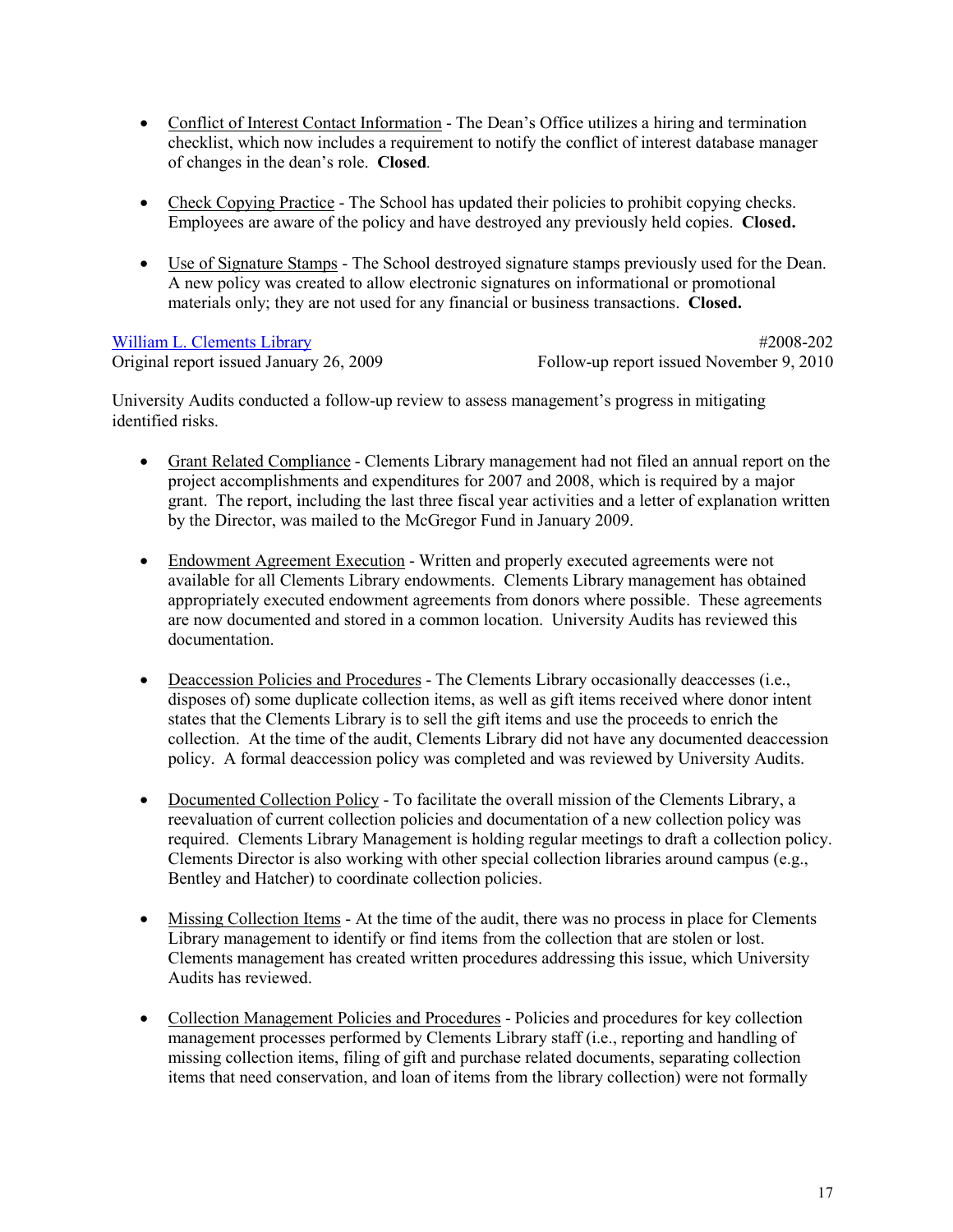documented. Consistent procedures and standard forms have been implemented for key collection management policies.

- Clements Library Collection Insurance The Clements Library collection is very valuable and much of it is irreplaceable. At the time of audit, the only insurance coverage Clements Library had for their collection was the \$120,000,000 standard university-wide Fine Arts Policy. The Clements' Director has worked with Risk Management and the University Fine Arts underwriter to ensure that the Clements collection is adequately insured. Coverage under the Fine Arts Policy has been increased to one billion dollars.
- Willow Run Facility A small part of Clements Library collection is stored at the Willow Run facility. The stored items that Clements Library management considers valuable were not reported to Risk Management for coverage under the University-wide fine arts insurance policy. Risk Management assured Clements management that collection items housed at the Willow Run storage facility are now covered under University's Fine Arts Policy.
- Collection Management at Willow Run University Audits recommended that the portion of the collection stored at Willow Run be reevaluated to determine which items are critical for the overall collection and to catalogue/access these items. The portion of the collection stored at Willow Run has been reviewed and duplicates and items not meeting the collection policy have been deaccessed and sold. The remaining collection items will be moved to shared storage.
- Department of Public Safety Fire Inspection Report The fire inspection report issued by Department of Public Safety on March 30, 2007, recommended that the electric stove in the tea room in the Clements Library should be removed and replaced with a non-heat producing induction unit to avoid fire hazard. The stove has been removed.
- Statement of Activity (SOA) Reconciliation Clements Library personnel responsible for the  $\bullet$ reconciliation or review of the Statement of Activity did not formally document the review and reconciliation. The Clements Library Business Manager worked with ITS staff to develop a report that lists total monthly revenues and expenses for all library funds/accounts. Clements Director reviews, signs, and dates this monthly report. The Director reviews the detail SOA reports when more detail information is required.
- Internal Recharge Rate Clements Library occasionally rents out space to other business units  $\bullet$ within the University. Clements Library staff have worked with the Office of Financial Analysis and obtained an approved recharge rate for their internal customers (University units).
- Procurement Observation Clements Library personnel often use Non-PO vouchers to acquire collection items when vendors do not accept payments via P-Card and/or the payment amount is over \$5,000. University of Michigan policy requires that any purchase over \$5,000 must have approval from a buyer in Procurement Services and a purchase order. Procurement is drafting a Performance Agreement, which would authorize the library to execute Non-PO vouchers of \$5,000 or more that are for collection-related purchases without use of a purchase order or signoff of a Procurement Services buyer. The Agreement should soon be finalized. In the meantime, a Senior Purchasing Agent in Procurement is reviewing Clements purchases done on non-PO vouchers that are greater than \$5,000.

Management has taken appropriate corrective action on all audit recommendations and improved internal controls. This audit is closed.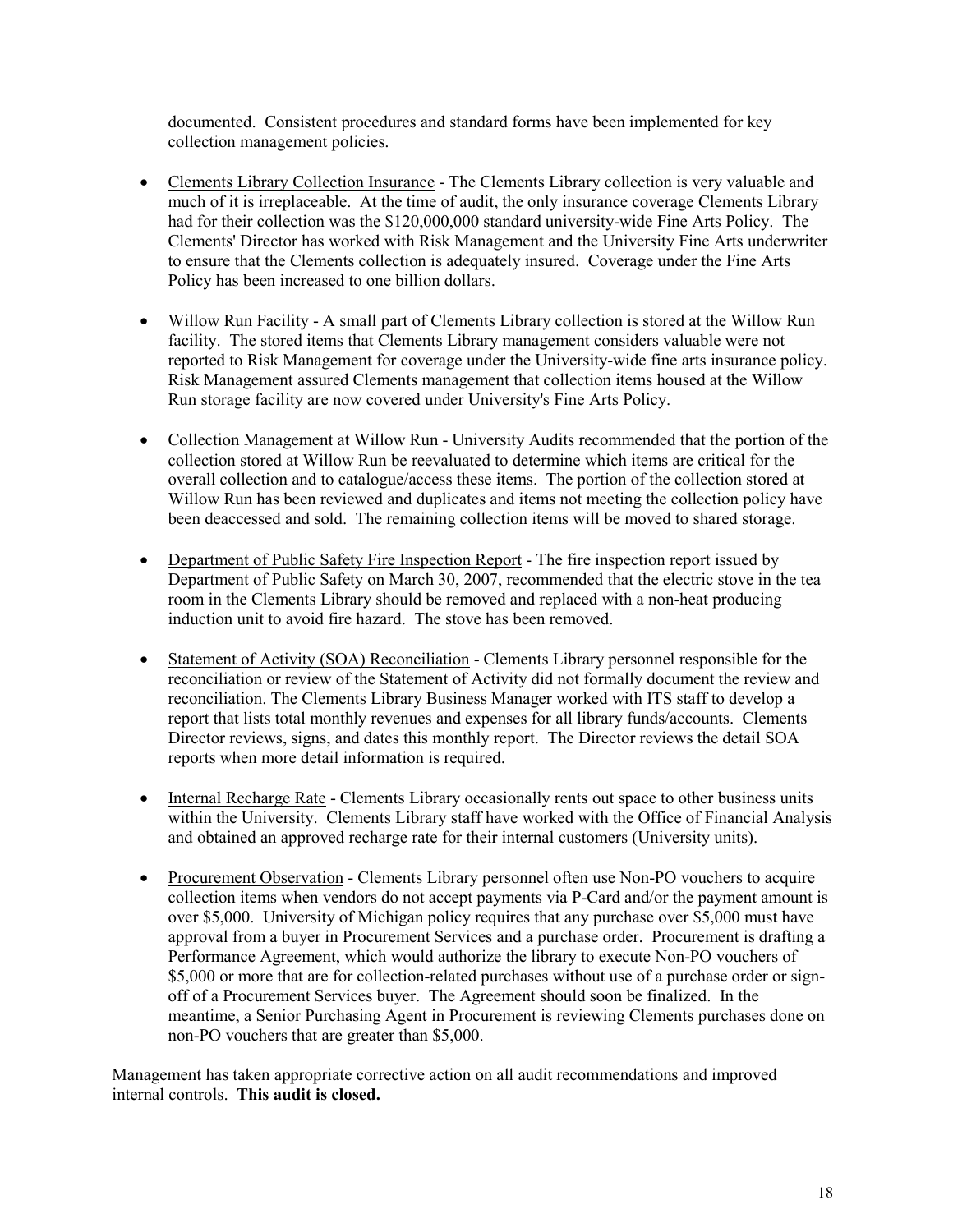# **School of Kinesiology Fiscal Responsibilities**

Original report issued April 14, 2009

 $\#2009 - 203$ First follow-up report issued February 25, 2010 Second follow-up report issued November 10, 2010

One item had not been fully addressed at the time of the first follow-up review and was recently evaluated as part of a second follow-up review. This item has been satisfactorily addressed and the audit is now closed.

Health Management Research Center (HMRC) HIPAA Compliance

- A fully executed Business Associate Agreement has been signed by the HMRC's third party data center and has been received by U-M Procurement Services. This updated agreement includes provisions to comply with the HITECH Act of February 2009, which is related to the use of electronic health records.
- Previously, HMRC employees only completed HIPAA training as new hires. All HMRC employees have now completed an updated HIPAA training online. This will be an annual requirement for all HMRC employees going forward.

In addition, the Kinesiology Dean's Office has appointed the Business Administrator Associate as a liaison between the HMRC and the UMHS Compliance Office. This will allow a single point of contact for the Compliance Office to update the HMRC of necessary training, updates, or other compliance matters. The Compliance Office intends to develop an in-depth HIPAA training specific to the unique needs of the HMRC, and this training should be coordinated with the Business Administrator Associate.

## **NCAA Compliance Review – Complimentary Tickets**

Original report issued June 28, 2010

#2010-401 Follow-up report issued November 19, 2010

University Audits reviewed the process for providing complimentary tickets to student-athletes, prospects, and non U-M coaches as part of a broader review of key National Collegiate Athletic Association (NCAA) compliance areas. During the audit, sample testing revealed that the Ticket Office inadvertently provided a high school coach with three complimentary tickets, when the NCAA limit is two. A follow-up review was performed to assess the progress on the Ticket Office process improvements to ensure consistency with NCAA complementary ticket limits.

The Compliance Services Office self-reported the secondary violation to the NCAA on June 18, 2010. Management implemented the following corrective actions:

- Addressed the violation and related corrective actions during the annual rules education session for regular, full-time Ticket Office staff
- Provided both Ticket Office windows in Yost Arena with a list of complimentary ticket recipients and their affiliation, along with a job aid documenting NCAA ticket limits
- $\bullet$ Improved communication between the ticket windows and the supervisor for the event through use of Yost Arena's two-way radios
- Restricted access to additional complimentary tickets to the supervisor(s)
- Reinforced the requirement for supervisors to approve any additional or last minute  $\bullet$ complimentary ticket requests and document their approval

These improvements will help ensure the University provides the appropriate number of complimentary tickets to recipients. The audit is closed.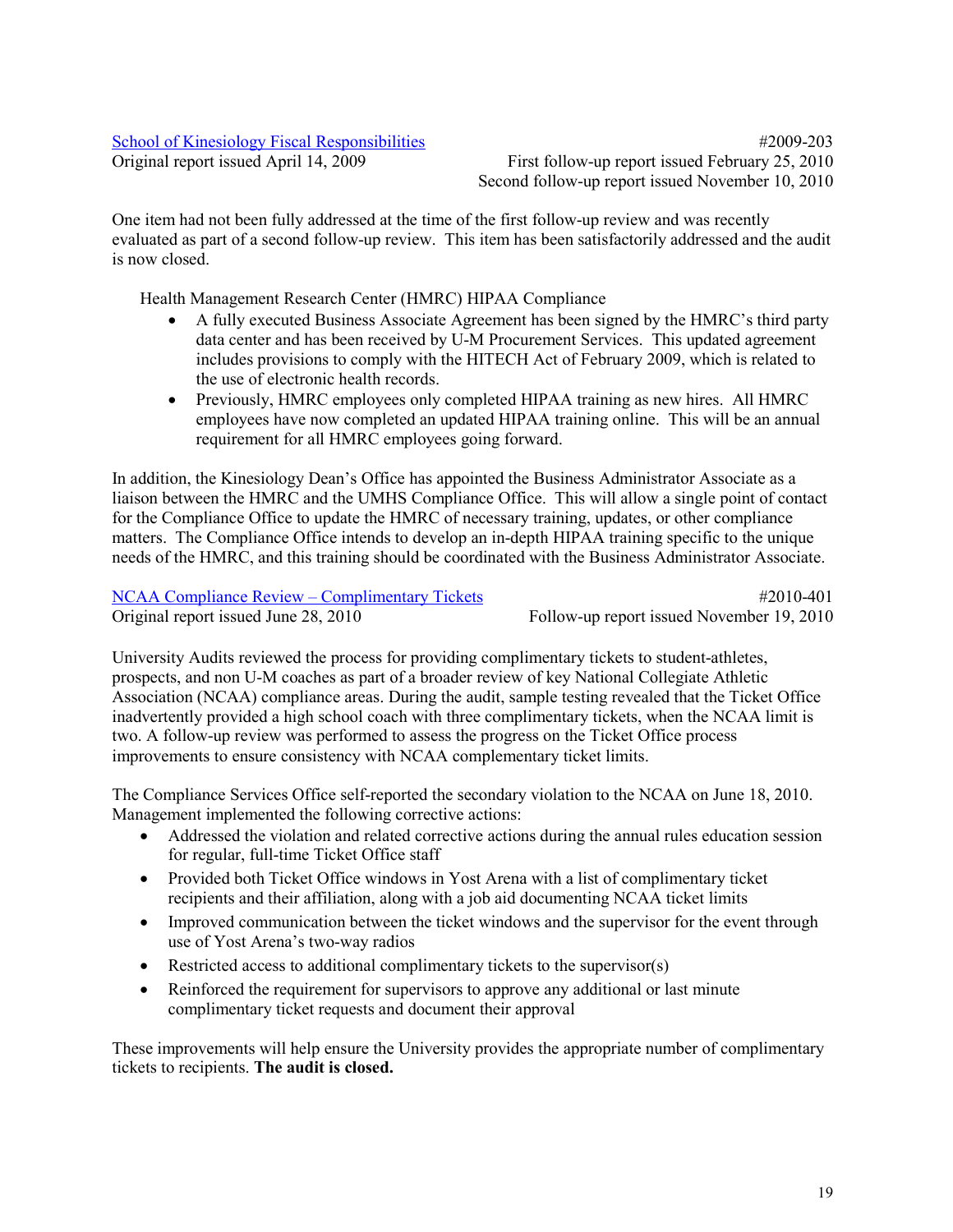## **Open Audits Follow-up Table November 30, 2010**

| <b>Audit Title</b>                                                                                                      | <b>Report</b><br><b>Date</b> | <b>Issues</b>                                                                                                                                                  | <b>Expected</b><br>Completion  |
|-------------------------------------------------------------------------------------------------------------------------|------------------------------|----------------------------------------------------------------------------------------------------------------------------------------------------------------|--------------------------------|
| <b>Information Technology Central Services</b><br>2009-838                                                              |                              | Inventory management; billing for<br>services; monitoring services quality                                                                                     | First Follow-up<br>June 2010   |
|                                                                                                                         | 12/02/09                     | and demand; financial monitoring;<br>human resources processes;<br>facilities; procurement                                                                     | December 2010                  |
| Wire and ACH Transfer Process<br>2009-112                                                                               | 1/06/10                      | Authorized user list; transaction<br>limits; wire transfer policy                                                                                              | First Follow-up<br>August 2010 |
|                                                                                                                         |                              |                                                                                                                                                                | December 2010                  |
| University of Michigan Video<br>Surveillance Systems<br>2009-311                                                        | 4/14/10                      | Network connectivity; unnecessary<br>ports, services, and shares; video<br>quality; video handling; video<br>storage; process documentation;<br>cross-training | December 2010                  |
| Dearborn Office of Cashiers/Student<br><b>Accounts TouchNet</b><br>2010-303                                             | 6/3/10                       | Application hosting; application<br>vulnerabilities; change control; user<br>roles                                                                             | December 2010                  |
| Medical Center Information Technology<br>Michigan PGIP Analytics Collaborative<br>2010-302                              | 7/16/10                      | Risk assessment of local data<br>workspace; project governance; time<br>limit for reporting breaches; control<br>of data use/access disclosure                 | March 2011                     |
| College of Literature, Science & the Arts<br><b>Research Computing</b><br>2010-809                                      | 7/26/10                      | Security policy; data classification;<br>data storage; backups; training and<br>guidance; antivirus; disaster recovery<br>plan; physical security              | January 2011                   |
| Portable Electronic Devices UMHS<br>2009-305                                                                            | 8/26/10                      | Proper use standards; standard<br>configurations; mobile devices<br>policy; access control                                                                     | March 2011                     |
| Plant Operations - Facilities Maintenance<br><b>Building Automation Systems</b><br>2010-311                             | 9/08/10                      | Open ports of monitoring devices;<br>system maintenance; user access;<br>network security; network isolation                                                   | June 2011                      |
| University of Michigan Dearborn<br><b>Information Technology Services Data</b><br>Center at Fairlane Center<br>2010-309 | 11/18/10                     | Disaster recovery plan; visitor<br>control                                                                                                                     | June 2011                      |
| University of Michigan Hospitals and<br>Health Centers Cashier's Office<br>2008-206                                     | 10/17/08                     | Segregation of duties; bank statement<br>reconciliation and check writing<br>practices; follow-up of outstanding                                               | First Follow-up<br>June 2009   |
|                                                                                                                         |                              | vouchers; duplicate facility refunds                                                                                                                           | January 2011                   |
| Medical School Administrative Internal<br><b>Control Review</b><br>2008-208                                             | 1/30/09                      | IT strategic planning; reconciliations;<br>gift fund usage; IT security; fire drill<br>regulations                                                             | December 2010                  |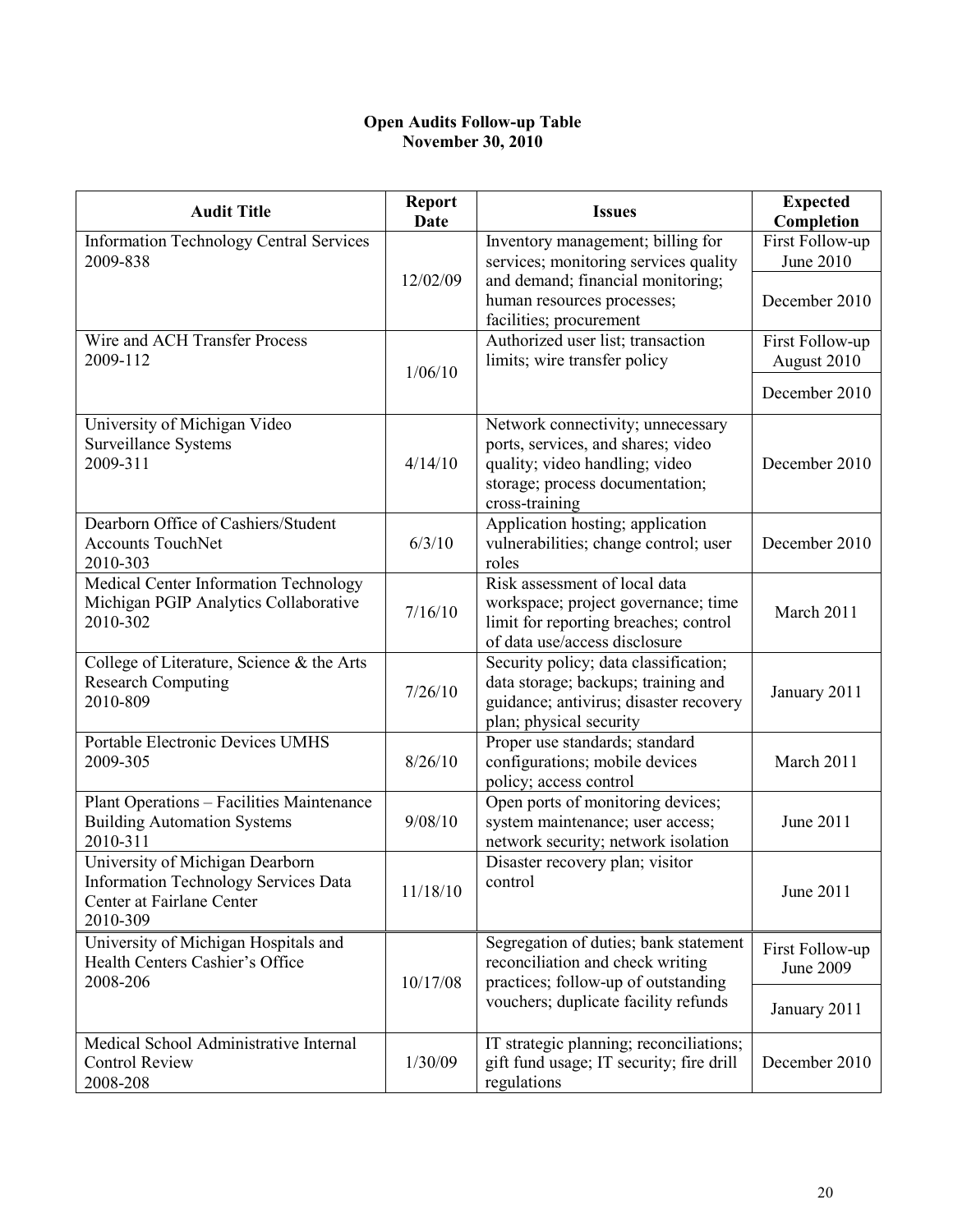| University of Michigan Health System<br>Office of the Executive Vice President for<br>Medical Affairs Operational Review<br>2009-205 | 11/17/09 | Procurement and payroll training;<br>excluded costs; segregation of duties;<br>reconciliations                                                                                                                                                                                               | December 2010                  |
|--------------------------------------------------------------------------------------------------------------------------------------|----------|----------------------------------------------------------------------------------------------------------------------------------------------------------------------------------------------------------------------------------------------------------------------------------------------|--------------------------------|
| University of Michigan Medical School<br>Internal Medicine, Division of<br>Hematology/Oncology                                       | 11/25/10 | Retroactive grant adjustments;<br>detailed financial reconciliations; late<br>submission of timesheets; up-to-date                                                                                                                                                                           | First Follow-up<br>August 2010 |
| Southwest Oncology Group Review<br>2010-501                                                                                          |          | effort certifications                                                                                                                                                                                                                                                                        | December 2010                  |
| U-M Hospitals and Health Centers<br><b>Omnicell Pharmaceutical Distribution</b><br>System<br>2010-305                                | 6/16/10  | User access; discrepancy reporting<br>and escalation; patient charges;<br>controlled substance procedures                                                                                                                                                                                    | December 2010                  |
| U-M Medical School W.K. Kellogg Eye<br>Center<br>2010-204                                                                            | 8/30/10  | Financial monitoring and oversight;<br>procurement and travel; grant<br>management and effort reporting;<br>inventory management; charge<br>capture; payroll; cash management;<br>management structure                                                                                       | March 2011                     |
| University Press Inventory and<br>Receivables<br>2008-203                                                                            | 1/30/09  | Accounts receivable; inventory<br>(U-Press continues to implement<br>internal controls in many areas,<br>including those noted in the audit<br>report)                                                                                                                                       | January 2011                   |
| <b>Chemical Biology Doctoral Program</b><br>Interdepartmental Degree Program<br>2009-812                                             | 6/30/09  | Program reporting and oversight;<br>compliance with procurement and<br>hosting guidelines; effort<br>certification; record retention;<br>service level agreement; conflict of<br>interest and conflict of commitment<br>(Follow-up review will be conducted<br>after the new chair is named) | December 2010                  |
| University Housing Fiscal<br>Responsibilities<br>2009-814                                                                            | 11/9/09  | purchasing; payroll and time<br>reporting, cash operations, internal<br>control gap analysis, business                                                                                                                                                                                       | First Follow-up<br>August 2010 |
|                                                                                                                                      |          | continuity and disaster recovery<br>plans, conflict of interest/conflict of<br>commitment                                                                                                                                                                                                    | December 2010                  |
| Center for Human Growth and<br>Development<br>2009-206                                                                               | 11/17/09 | Security/maintenance of sensitive<br>data; monitoring grant budgets;<br>imprest cash fund<br>management/subject fee payments;<br>disaster recovery/business continuity<br>planning; statement of activity<br>reconciliation/segregation of duties                                            | First Follow-up<br>August 2010 |
|                                                                                                                                      |          |                                                                                                                                                                                                                                                                                              | March 2011                     |
| School of Art & Design<br>2009-201                                                                                                   | 12/08/09 | International programs; supplemental<br>system; statement of activities<br>reconciliation; P-cards; payroll; cash                                                                                                                                                                            | First Follow-up<br>June 2010   |
|                                                                                                                                      |          | handling                                                                                                                                                                                                                                                                                     | December 2010                  |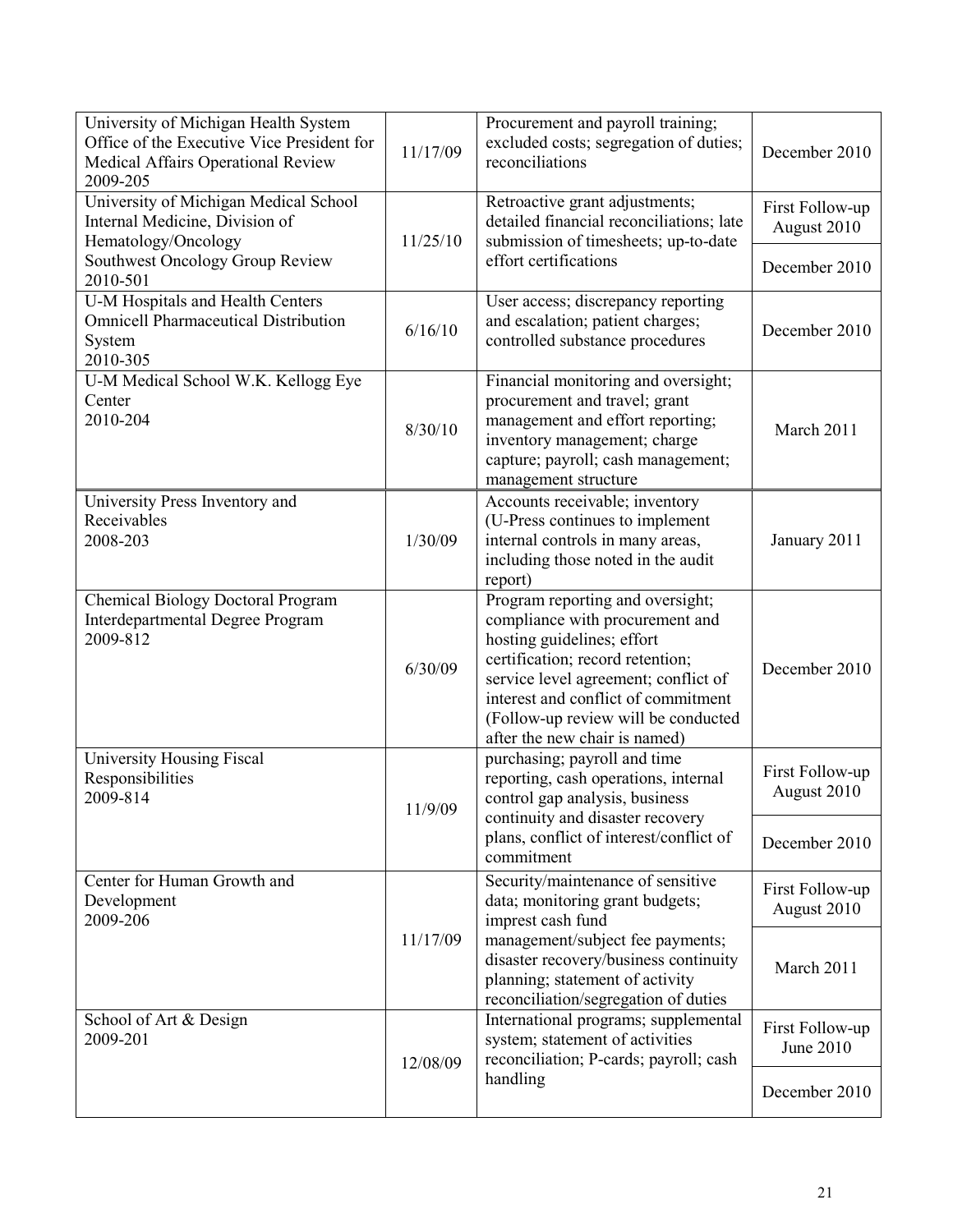| Wire and ACH Transfer Process                |         | Authorized user list; transaction                             | First Follow-up |
|----------------------------------------------|---------|---------------------------------------------------------------|-----------------|
| 2009-112                                     | 1/06/10 | limits; wire transfer policy                                  | August 2010     |
|                                              |         |                                                               | December 2010   |
| University of Michigan Dearborn School       |         | Agreements with external entities; IT                         | First Follow-up |
| of Education                                 |         | risk assessment; documentation for                            | October 2010    |
| 2010-205                                     | 4/26/10 | purchase exceptions; conflict of                              |                 |
|                                              |         | interest contact information                                  | March 2011      |
| Matthaei Botanical Gardens and Nichols       |         | Safety and security; cash handling;                           |                 |
| Arboretum                                    | 4/29/10 | procurement; inventory; community                             | January 2011    |
| 2010-202                                     |         | programs;                                                     |                 |
| Office of University Development Life        |         | Unit roles, sharing information,                              |                 |
| Income Gifts Program                         | 6/11/10 | procedural efficiencies, and system                           | March 2011      |
| 2010-806                                     |         | opportunities                                                 |                 |
| School of Social Work                        |         | Stewardship of gift funds,                                    |                 |
| 2010-813                                     |         | segregation of duties, signature                              |                 |
|                                              | 6/18/10 | authority, policies/procedures,                               | February 2011   |
|                                              |         | inventory management, relationships                           |                 |
|                                              |         | with central service units,                                   |                 |
|                                              |         | supplemental systems                                          |                 |
| University of Michigan Center for            |         | Recharge rates and workshop fees,                             |                 |
| <b>Statistical Consultation and Research</b> |         | segregation of duties, reconciliations,                       |                 |
| (CSCAR)                                      | 6/23/10 | supplemental systems,                                         | March 2011      |
| 2010-809                                     |         | policies/procedures                                           |                 |
| Center for AfroAmerican and African          |         | Significant oversight and other                               |                 |
| <b>Studies</b>                               | 6/25/10 | control activities need to be                                 | December 2010   |
| 2010-820                                     |         | implemented into many processes                               |                 |
|                                              |         |                                                               |                 |
| PeoplePay<br>2010-107                        | 7/16/10 | Payroll Office review office;                                 |                 |
|                                              |         | clarification of PeoplePay<br>capabilities; change management | April 2011      |
| U-M Flint Early Childhood Development        |         | Financial decision-making; Kid's                              |                 |
| Center                                       |         | Care system; Web camera access;                               |                 |
| 2010-118                                     | 7/19/10 | transportation agreements; imprest                            | December 2010   |
|                                              |         | cash and snack station fund                                   |                 |
| U-M Flint School of Education and            |         | Financial reporting and budget                                |                 |
| Human Services Fiscal Responsibilities       |         | monitoring; segregation of duties;                            |                 |
| 2010-812                                     | 7/19/10 | faculty release time; conflict of                             | February 2011   |
|                                              |         | interest and conflict of commitment;                          |                 |
|                                              |         | documented policies and procedures                            |                 |
| U-M Flint Genesee Early College              |         | Updating formal/informal                                      |                 |
| Program                                      |         | agreements; reportable data and                               |                 |
| 2010-114                                     | 10/1/10 | metrics; information technology                               | March 2011      |
|                                              |         | management; employment controls;                              |                 |
|                                              |         | University obligations for K-12                               |                 |
|                                              |         | students                                                      |                 |